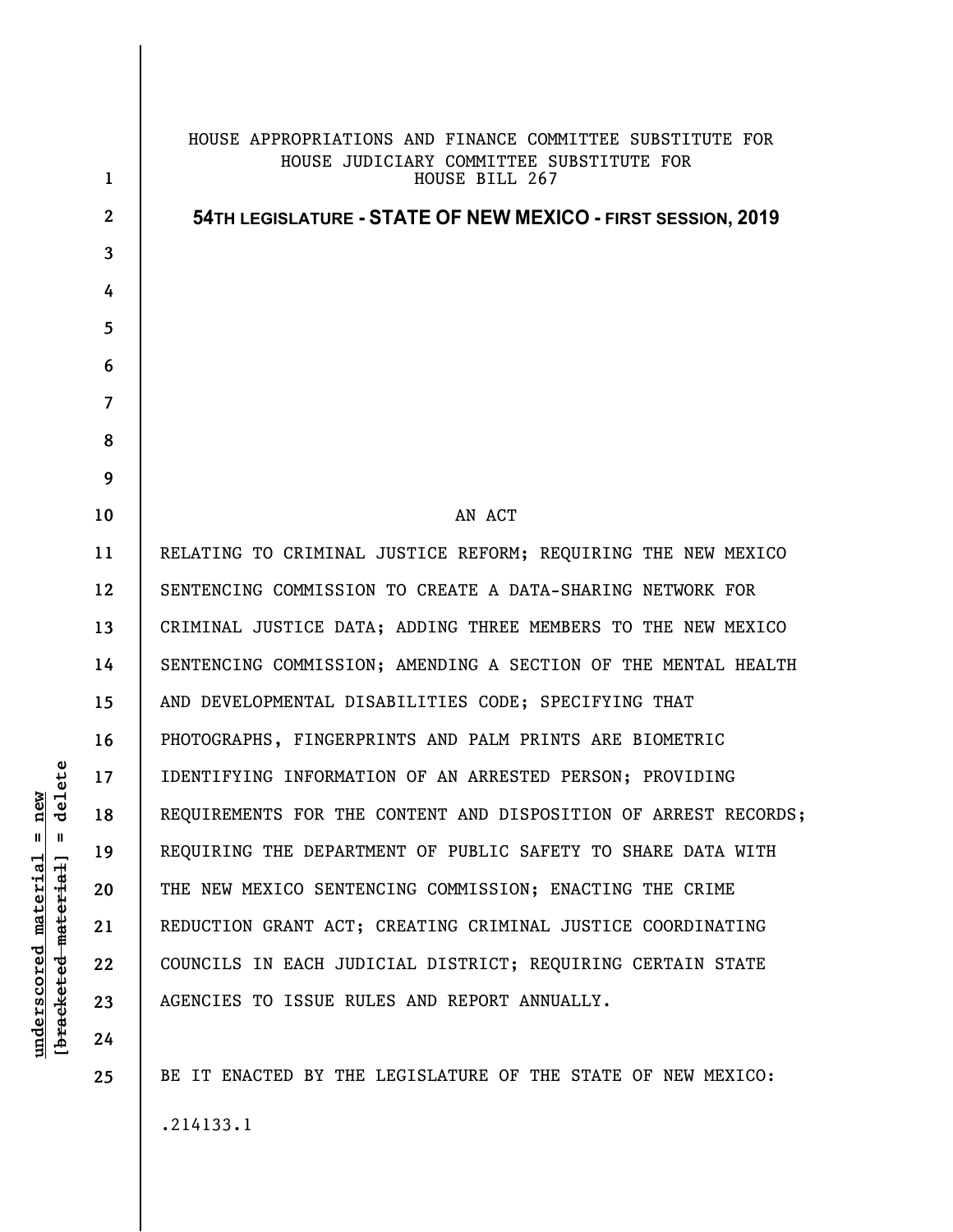**underscored material = new [bracketed material] = delete**

 $\frac{\text{underscored material} = \text{new}}{(\text{bracketed-materiat})}$ 

| $\mathbf{1}$             | SECTION 1. Section 9-3-10 NMSA 1978 (being Laws 1977,           |
|--------------------------|-----------------------------------------------------------------|
| $\mathbf{2}$             | Chapter 257, Section 11, as amended) is amended to read:        |
| $\mathbf{3}$             | "9-3-10. NEW MEXICO SENTENCING COMMISSION--CREATION--           |
| 4                        | MEMBERSHIP--DUTIES.--                                           |
| 5                        | There is created the "New Mexico sentencing<br>А.               |
| 6                        | commission".                                                    |
| $\overline{\phantom{a}}$ | The New Mexico sentencing commission shall be<br>B.             |
| 8                        | composed of [twenty-four] twenty-seven members. Appointed       |
| 9                        | members shall serve at the pleasure of the appointing           |
| 10                       | authority. The commission shall reflect reasonable              |
| 11                       | geographical and urban-rural balances and regard for the        |
| 12                       | incidence of crime and the distribution and concentration of    |
| 13                       | law enforcement services in the state. The commission shall     |
| 14                       | consist of the following individuals or their designees:        |
| 15                       | (1)<br>the attorney general;                                    |
| 16                       | a district attorney appointed by the New<br>(2)                 |
| 17                       | Mexico district [attorneys] attorney's association [of New      |
| 18                       | Mexico] or its successor agency;                                |
| 19                       | (3) the chief public defender;                                  |
| 20                       | two district court judges, one of whom<br>(4)                   |
| 21                       | shall be a children's court judge, appointed by the district    |
| 22                       | [court judge's] and metropolitan judges association [of New     |
| 23                       | Mexico] or its successor agency;                                |
| 24                       | a magistrate judge [from the court of<br>(5)                    |
| 25                       | appeals] appointed by the chief [judge of the court of appeals] |
|                          | .214133.1                                                       |

 $- 2 -$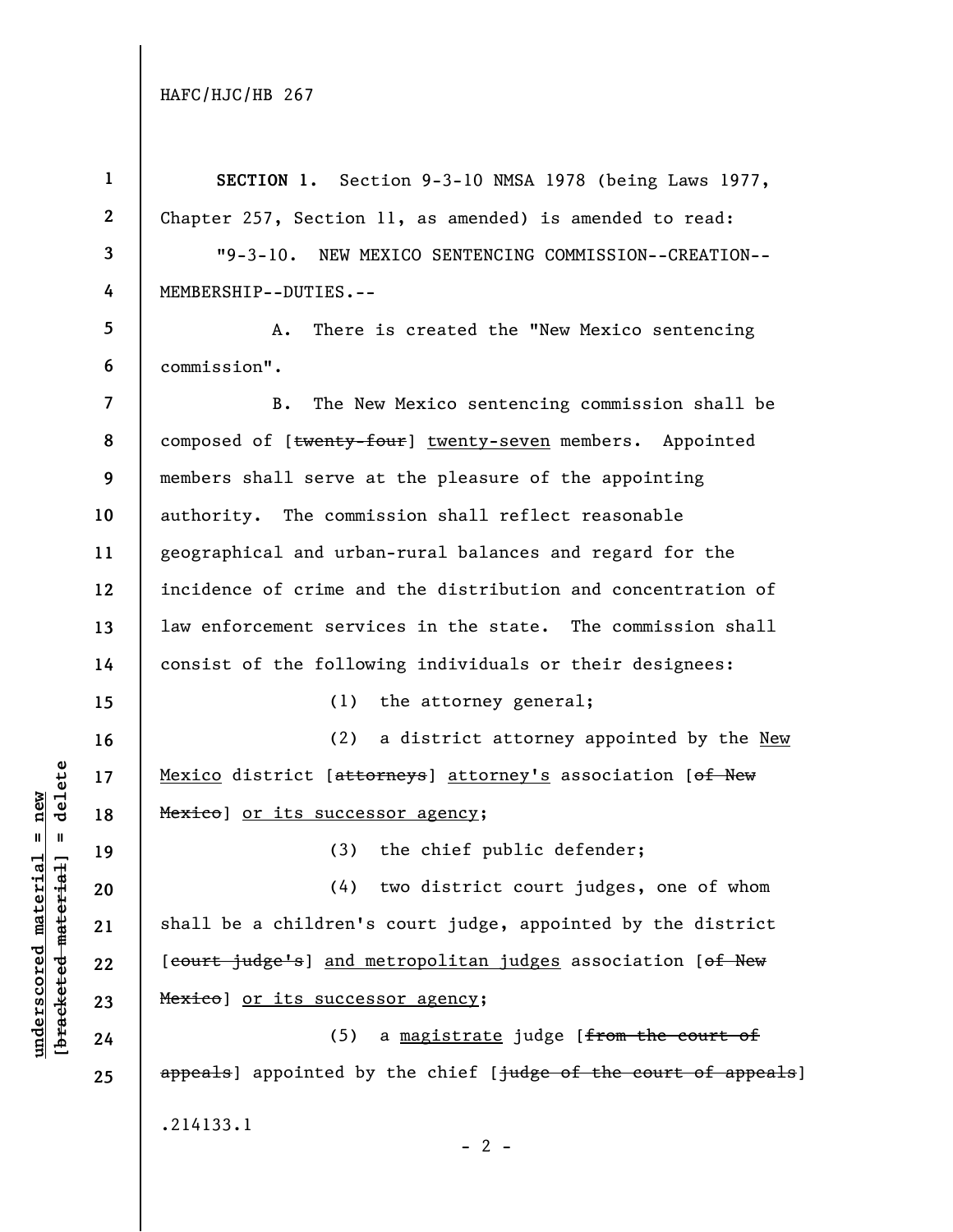**1 2 3 4 5 6 7 8 9 10 11 12 13 14 15 16 17 18 19 20 21 22 23 24 25**  justice of the supreme court; (6) the dean of the university of New Mexico school of law; (7) the secretary of corrections; (8) the secretary of public safety; (9) the secretary of children, youth and families; (10) the secretary of public education; (11) a representative from the behavioral health services division of the human services department;  $[\frac{11}{1}]$  (12) a county sheriff appointed by the executive director of [the] New Mexico [association of] counties;  $[\frac{12}{12}]$  (13) two public members appointed by the governor, one of whom shall be designated as chair of the New Mexico sentencing commission by the governor;  $[\frac{13}{13}]$  (14) three public members appointed by the president pro tempore of the senate; (15) one public member appointed by the minority floor leader of the senate;  $[\frac{14}{14}]$  (16) three public members appointed by the speaker of the house of representatives; (17) one public member appointed by the minority floor leader of the house of representatives;  $[\frac{(15)}{3}]$  (18) two public members appointed by .214133.1

**underscored material = new [bracketed material] = delete**

 $\frac{1}{2}$  intereted material = delete  $underscored material = new$ 

 $-3 -$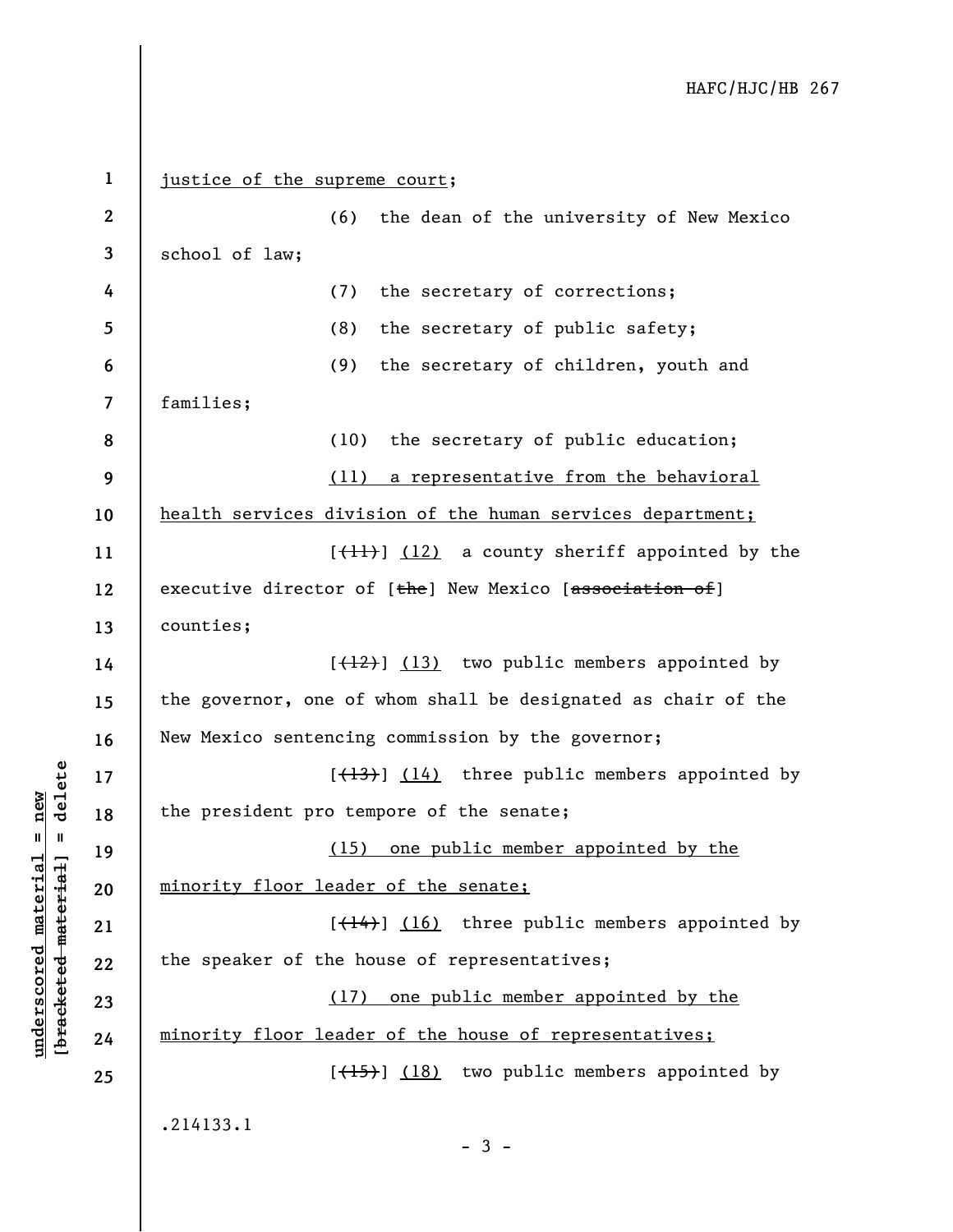**1 2 3 4 5 6 7 8 9 10 11 12 13 14 15 16 17 18 19 20 21 22 23 24 25**  the chief justice of the supreme court;  $[{+16}]$  (19) one public member who is Native American and a practicing attorney, appointed by the president of the state bar association; and  $[\frac{17}{17}]$  (20) one public member appointed by the governor who is a representative of a New Mexico [victim] victims' organization. C. A majority of the members of the New Mexico sentencing commission constitutes a quorum for the transaction of commission business. D. The New Mexico sentencing commission shall: (1) hold meetings at times and for periods as the commission deems necessary; (2) hire staff as needed to assist the commission in the performance of its duties; (3) prepare an annual budget; (4) establish policies for the operation of the commission and supervision of the activities of commission staff; (5) advise the executive, judicial and legislative branches of government on policy matters relating to criminal and juvenile justice; (6) make recommendations to the legislature concerning proposed changes to laws relating to the criminal and juvenile justice systems that the commission determines .214133.1 - 4 -

 $\frac{1}{2}$ **[bracketed material] = delete**  $underscored material = new$ **underscored material = new**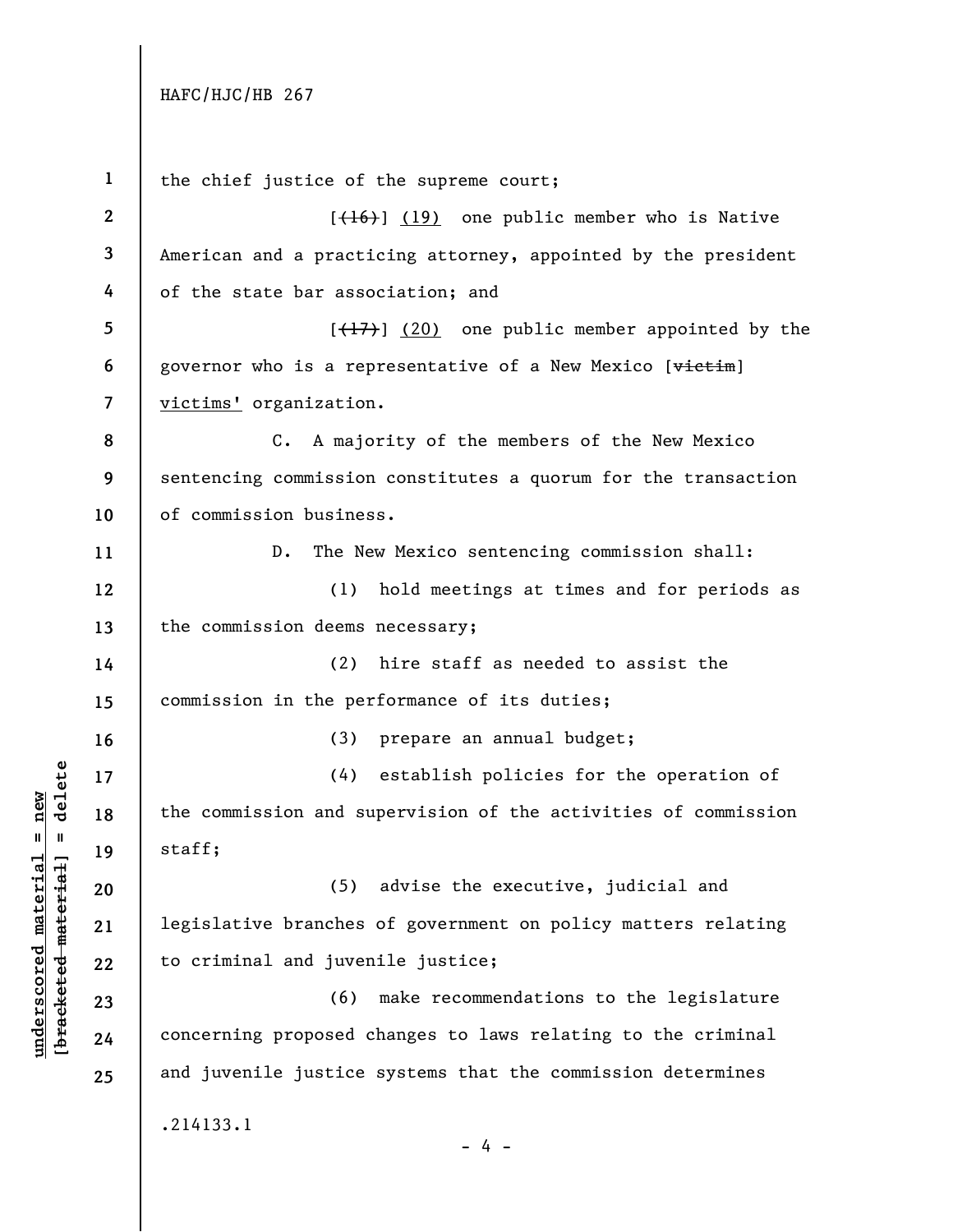| $\mathbf{1}$             | would improve those systems;                                    |
|--------------------------|-----------------------------------------------------------------|
| $\mathbf{2}$             | annually assess, monitor and report to the<br>(7)               |
| 3                        | legislature on the impact of any enacted sentencing standards   |
| 4                        | and guidelines on state and local correctional resources and    |
| 5                        | programs and the need for further sentencing reform;            |
| 6                        | when developing proposed sentencing<br>(8)                      |
| $\overline{\mathcal{L}}$ | reform:                                                         |
| 8                        | (a)<br>study sentencing models in other                         |
| 9                        | jurisdictions;                                                  |
| 10                       | (b)<br>study the Criminal Sentencing Act,                       |
| 11                       | the Criminal Code and all other New Mexico statutes relating to |
| 12                       | criminal law, criminal sentencing, criminal procedure and       |
| 13                       | probation and parole;                                           |
| 14                       | (c) review past studies or reports                              |
| 15                       | regarding proposed changes to the Children's Code, the Criminal |
| 16                       | Code, the Criminal Sentencing Act or other New Mexico statutes  |
| 17                       | relating to criminal law, criminal sentencing, criminal         |
| 18                       | procedure or probation and parole;                              |
| 19                       | (d)<br>study past and current criminal                          |
| 20                       | sentencing and release practices and create a statistical       |
| 21                       | database for simulating the impact of various sentencing        |
| 22                       | policies;                                                       |
| 23                       | study the full range of prison,<br>(e)                          |
| 24                       | nonprison and intermediate sanctions;                           |
| 25                       | (f)<br>determine the principal purpose for                      |
|                          | .214133.1                                                       |
|                          | $-5 -$                                                          |

 $[bracketeed-materiat] = delete$ **[bracketed material] = delete**  $underscored material = new$ **underscored material = new**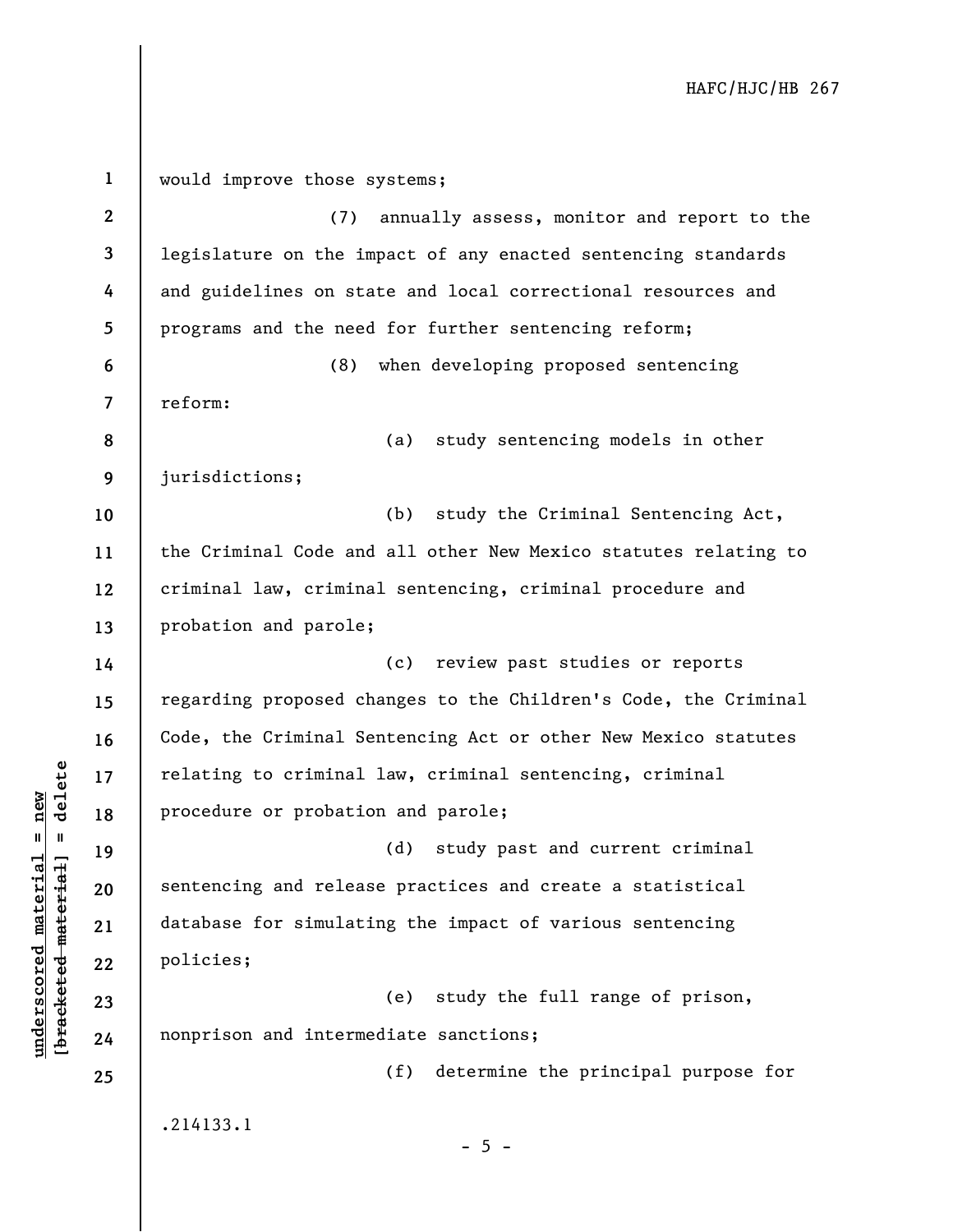**1 2 3 4 5 6 7 8 9 10 11 12 13 14 15 16 17 18 19 20 21 22 23 24 25**  HAFC/HJC/HB 267 criminal sanctions; (g) rank criminal offenses by degree of seriousness; (h) determine the role of criminal history in making criminal sentencing decisions; (i) define dispositional policy that determines when adult felony offenders are confined in state prisons and county jails or sentenced to nonprison and intermediate sanctions; (j) establish the length of criminal sentences; (k) establish the appropriate use of community service and fines; (l) structure proposed sentencing guidelines to ensure consistency in all aspects of criminal sentencing policy; (m) assess the impact of commission recommendations to modify criminal sentencing policy on the availability of and need for correctional resources and programs; (n) use the expertise of a national or state organization with experience in sentencing reform; and (o) present proposed legislation or recommendations regarding sentencing reform to the appropriate legislative interim committee; .214133.1  $- 6 -$ 

# $b$ racketed material] = delete **[bracketed material] = delete**  $underscored material = new$ **underscored material = new**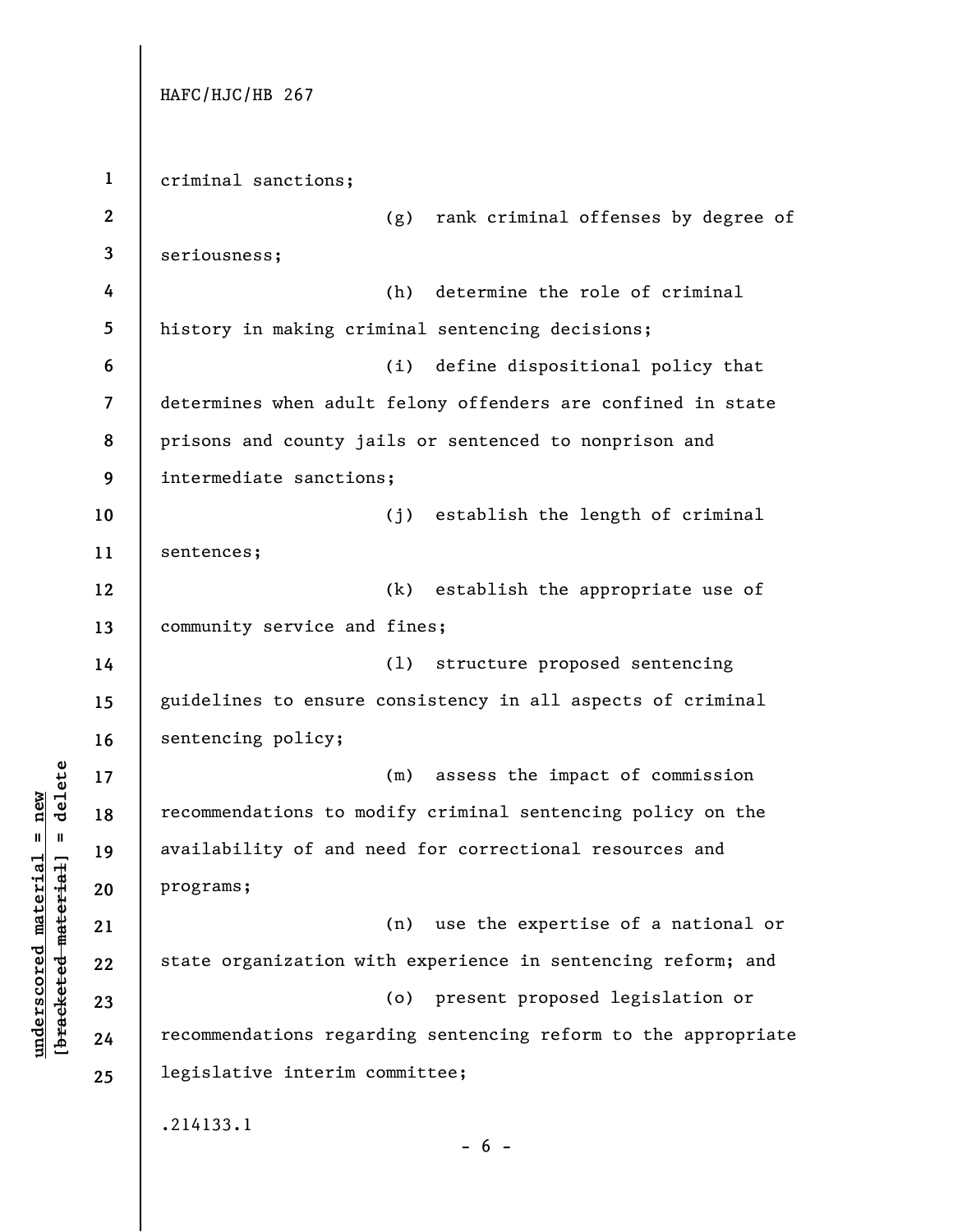**1 2 3 4 5 6 7 8 9 10 11 12 13 14 15 16 17 18 19 20 21 22 23 24 25**  (9) monitor any enacted sentencing guidelines with respect to uniformity and proportionality; (10) conduct research relating to the use and effectiveness of any enacted guidelines, prosecution standards, offense charging, plea bargaining, sentencing practices, probation and parole practices and any other matters relating to the criminal justice system; (11) serve as a clearinghouse for the systematic collection, analysis and dissemination of information relating to felony offense charges, plea agreements, convictions, sentences imposed, incarceration time actually served and actual and projected inmate population in the state correctional system; (12) review all proposed legislation that creates a new criminal offense, changes the classification of an offense or changes the range of punishments for an offense and make recommendations to the legislature as to whether proposed changes would improve the criminal and juvenile justice system; [and] (13) contingent upon the availability of funding, provide impact estimates, incorporating prison population projections, on all proposed legislation that has the potential to affect correctional resources; (14) create and maintain a data-sharing network to receive, store, analyze and disseminate criminal

.214133.1

**underscored material = new [bracketed material] = delete**

 $b$ racketed material] = delete  $underscored material = new$ 

- 7 -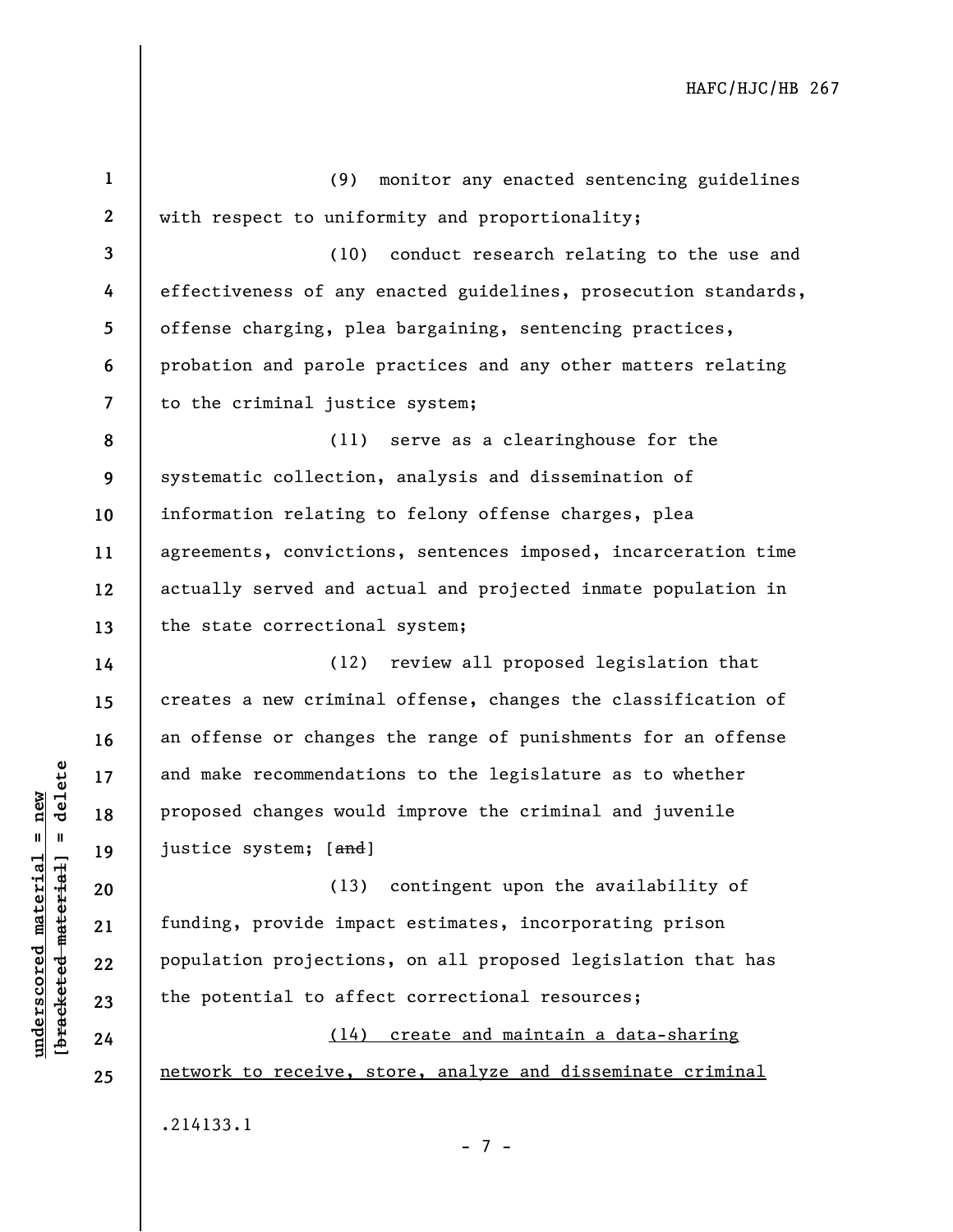| $\mathbf{1}$             | justice data for and between participating criminal justice and      |
|--------------------------|----------------------------------------------------------------------|
| $\boldsymbol{2}$         | behavioral health agencies for the purpose of evaluating local       |
| 3                        | and statewide criminal justice systems and programs and              |
| 4                        | supporting, encouraging and accomplishing information sharing        |
| 5                        | among criminal justice agencies and criminal justice                 |
| 6                        | coordinating councils;                                               |
| $\overline{\mathcal{L}}$ | (15) provide data analysis as requested by                           |
| 8                        | criminal justice agencies and criminal justice coordinating          |
| 9                        | councils; and                                                        |
| 10                       | (16) promulgate rules governing the data-                            |
| 11                       | sharing network and data analysis pursuant to Paragraphs (14)        |
| 12                       | and (15) of this subsection. The rules shall include                 |
| 13                       | procedures to:                                                       |
| 14                       | (a) fulfill any requirements related to                              |
| 15                       | data privacy, security and protection so that information            |
| 16                       | access and sharing is permitted for authorized purposes, as          |
| 17                       | defined by law, court order or for business practices that are       |
| 18                       | a necessary component of the requesting agency's duties and          |
| 19                       | <u>functions and is compatible with the purpose and expectations</u> |
| 20                       | of use under which the information was collected;                    |
| 21                       | (b) guide participating agencies to                                  |
| 22                       | ensure accuracy, completeness, currency and reliability of           |
| 23                       | information reported to the data-sharing network;                    |
| 24                       | (c) allow data querying and reporting                                |
| 25                       | tools for those authorized users who want to perform                 |
|                          | .214133.1                                                            |

- 8 -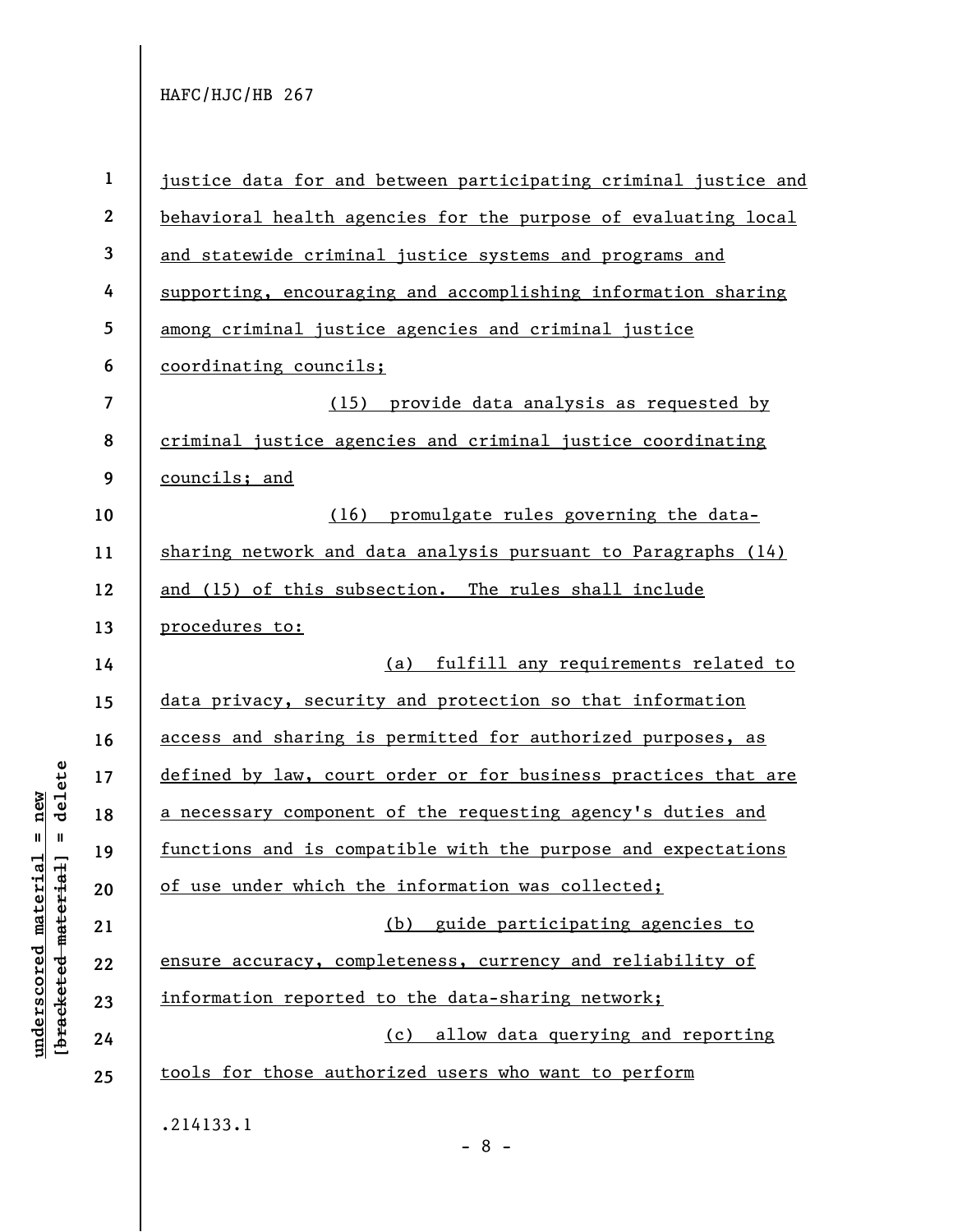**1 2 3 4 5 6 7 8 9 10 11 12 13 14 15 16 17 18 19 20 21 22 23 24 25**  statistical analysis of some of the data collected and retained; (d) provide safeguards to actively monitor and record: 1) access and use of the network's services and systems; and 2) the nature of information exchanges using the network; and (e) identify and recognize authorized users who access the network. E. The members of the New Mexico sentencing commission shall be paid pursuant to the Per Diem and Mileage Act and shall receive no other perquisite, compensation or allowance. F. The New Mexico sentencing commission is administratively attached to the office of the governor." **SECTION 2.** Section 29-3-8 NMSA 1978 (being Laws 1978, Chapter 87, Section 1, as amended) is amended to read: "29-3-8. [FINGERPRINT AND PALM PRINT IMPRESSIONS] BIOMETRIC IDENTIFYING INFORMATION OF PERSONS ARRESTED--STATE ARREST RECORDS--DISPOSITION.-- A. A [person arrested for] booking facility shall electronically collect biometric identifying information from a person arrested for the following crimes prior to the person's release: (1) the commission of a criminal offense amounting to a felony [under the laws of this state or any .214133.1

 $-9 -$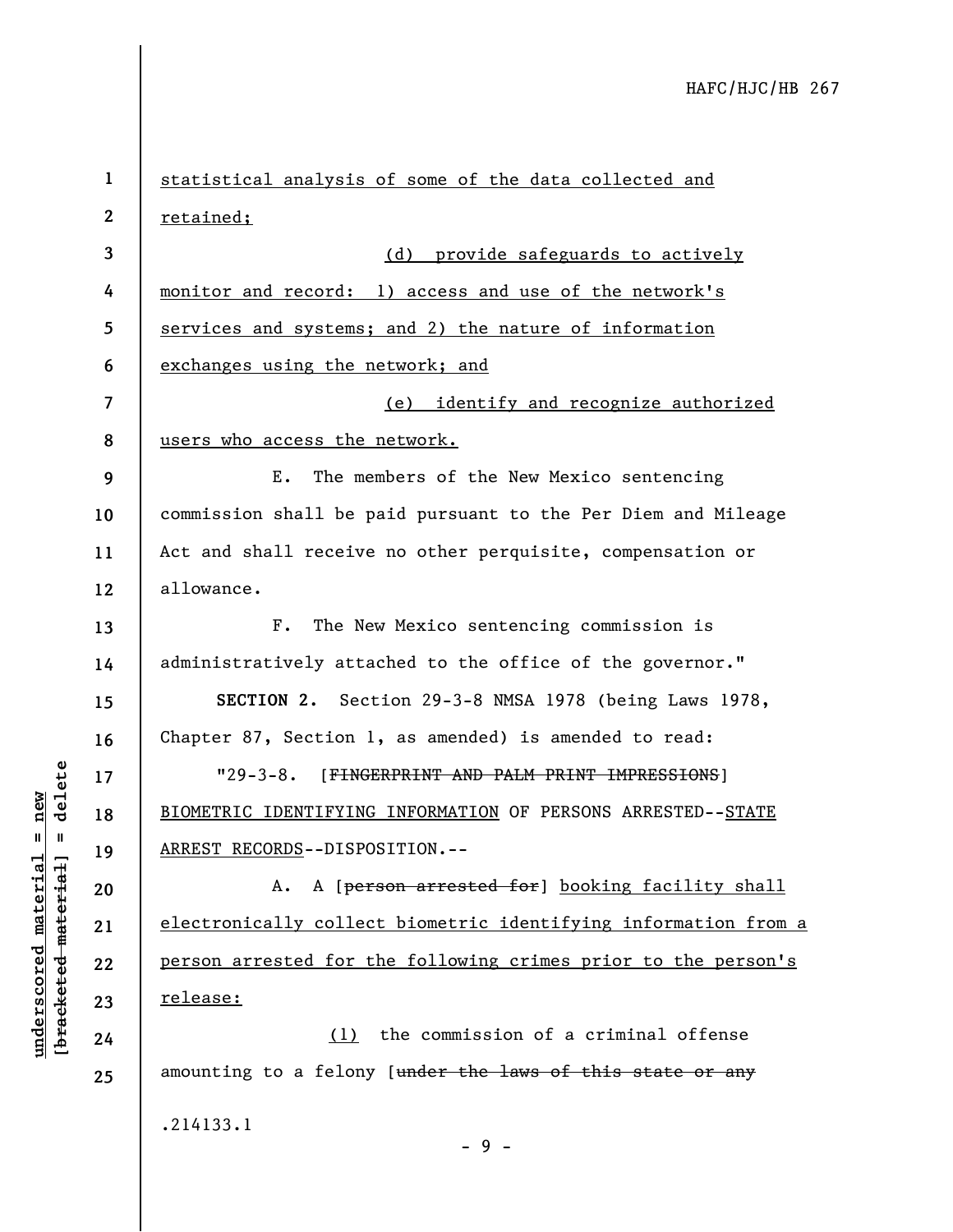| $\mathbf{1}$             | other jurisdiction shall be required by the arresting peace              |
|--------------------------|--------------------------------------------------------------------------|
| $\boldsymbol{2}$         | officer or the jail to make fingerprint and palm print                   |
| 3                        | impressions prior to the person's release. The arresting peace           |
| 4                        | officer or the jail shall obtain fingerprint and palm print              |
| 5                        | impressions and a photograph];                                           |
| 6                        | (2) the commission of a criminal offense not                             |
| $\overline{\mathcal{L}}$ | amounting to a felony but punishable by imprisonment for more            |
| 8                        | than six months under the laws of the state or a political               |
| 9                        | subdivision of the state; or                                             |
| 10                       | (3) the violation of a provision of Section                              |
| 11                       | 66-8-102 NMSA 1978 or the violation of a municipal or county             |
| 12                       | ordinance prescribing criminal penalties for driving while               |
| 13                       | under the influence of intoxicating liquor or drugs.                     |
| 14                       | B. Biometric identifying information shall be                            |
| 15                       | obtained each time a person is arrested.                                 |
| 16                       | C. At the time [of fingerprinting and palm                               |
| 17                       | printing] biometric identifying information is collected, the            |
| 18                       | booking facility shall create an arrest record with a state              |
| 19                       | arrest tracking number [ <del>shall be assigned to the fingerprint</del> |
| 20                       | and palm print records and the booking sheet.                            |
| 21                       | B. A person arrested for the commission of a                             |
| 22                       | criminal offense not amounting to a felony but punishable by             |
| 23                       | imprisonment for more than six months under the laws of this             |
| 24                       | state or any political subdivision shall be required by the              |
| 25                       | arresting peace officer or the jail to make fingerprint and              |
|                          | .214133.1                                                                |

- 10 -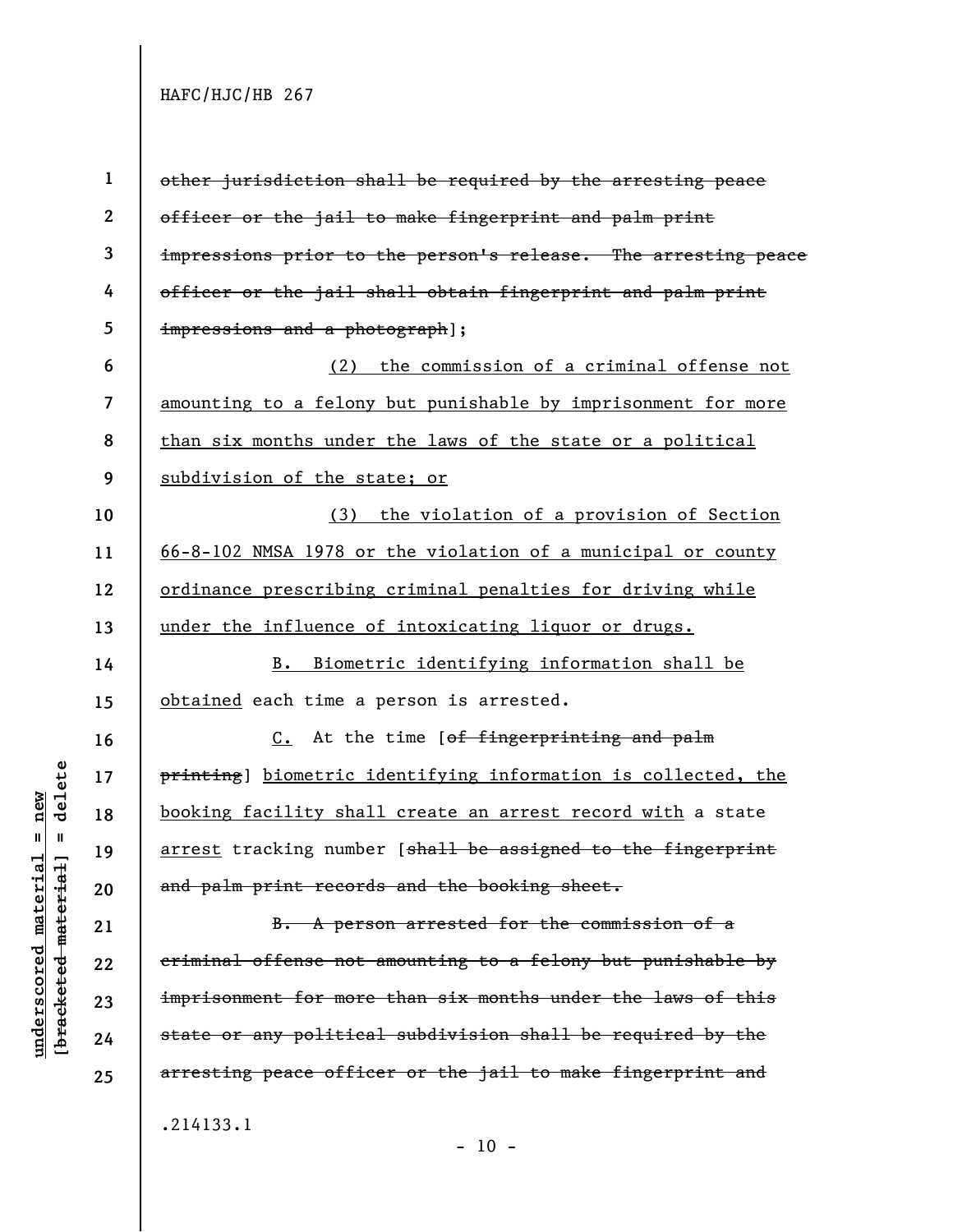**1** 

**2** 

**3** 

**4** 

**5** 

**6** 

palm print impressions prior to the person's release. The arresting peace officer or the jail shall obtain fingerprint and palm print impressions and a photograph each time a person is arrested. At the time of fingerprinting and palm printing, a state tracking number shall be assigned to the fingerprint and palm print records and the booking sheet.

**7 8 9 10 11 12 13 14 15 16 17 18**  C. A person arrested for violating a provision of Section 66-8-102 NMSA 1978 or committing a violation of a municipal or county ordinance prescribing criminal penalties for driving while under the influence of intoxicating liquor or drugs shall be required by the arresting peace officer or the jail to make fingerprint and palm print impressions prior to the person's release. The arresting peace officer or the jail shall obtain fingerprint and palm print impressions and a photograph each time a person is arrested. At the time of fingerprinting and palm printing, a state tracking number shall be assigned to the fingerprint and palm printing records and the booking sheet.

**[bracketed material] = delete**  $anderscored material = new$ **underscored material = new**  $\mathbf{I}$ bracketed material]

delete

**19** 

**20** 

**21** 

**22** 

**23** 

**24** 

**25** 

D. Fingerprint and palm print impressions shall be made pursuant to rules adopted by the department. Fingerprint and palm print record submission policies and a state tracking number system for fingerprint and palm print records shall be implemented pursuant to rules adopted by the department. All felony, misdemeanor and DWI arrest fingerprints and palm prints shall be made in duplicate. Both copies and a photograph of

.214133.1

- 11 -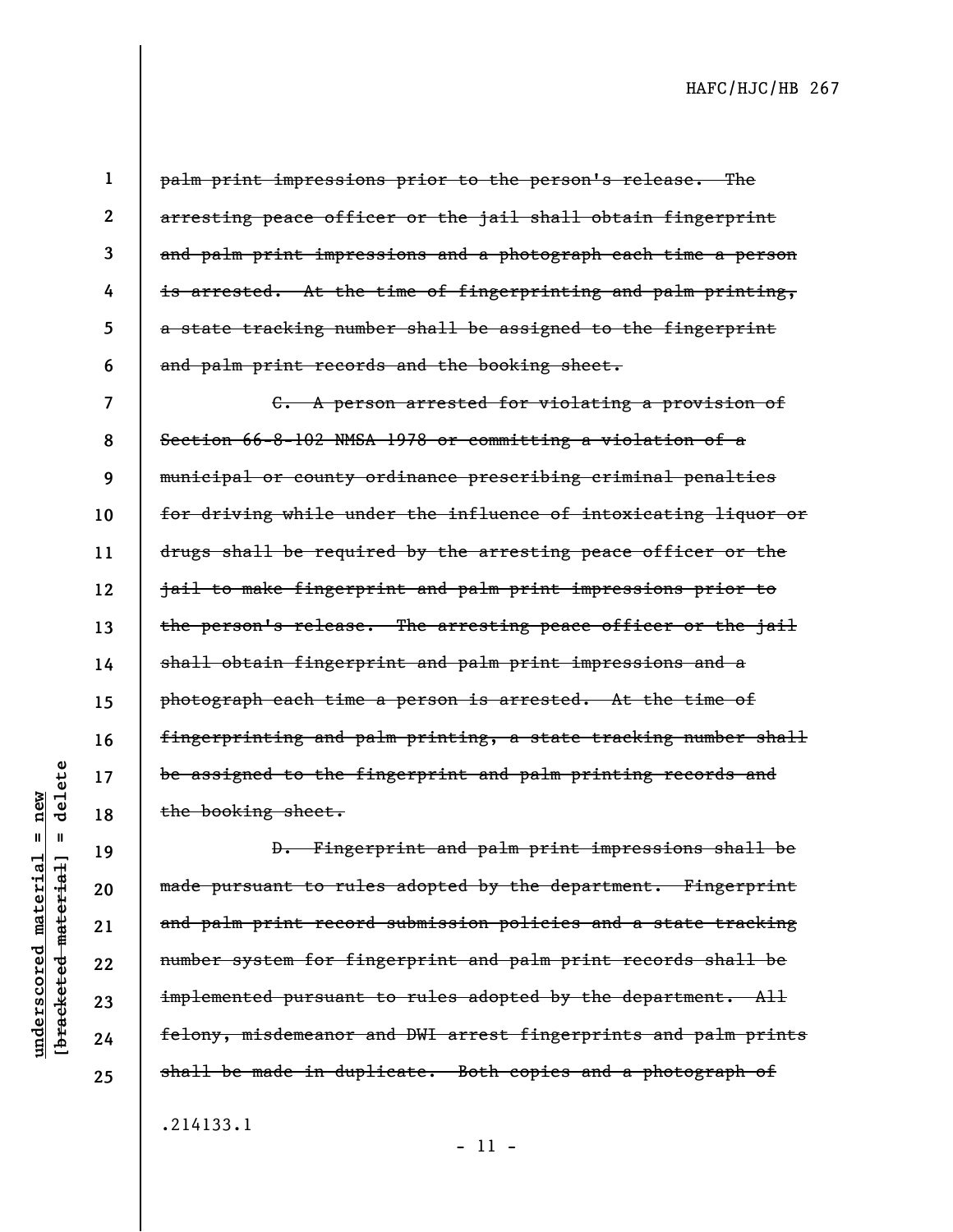**underscored material = new [bracketed material] = delete**

 $b$ racketed material] = delete  $underscored material = new$ 

**1 2 3 4 5 6 7 8 9 10 11 12 13 14 15 16 17 18 19 20 21 22 23 24 25**  the person arrested shall be forwarded to the department within five days following the date of arrest.] provided by the department. The arrest record shall include: (1) the date of arrest; (2) the state arrest tracking number assigned to the arrest record; (3) the state personal identification number assigned to the arrestee by the department; (4) the arrestee's biometric identifying information; and (5) a completed description with charge code of each offense charged. D. The department shall promulgate rules addressing: (1) collection of biometric identifying information; (2) submission of biometric identifying information; (3) creation of a state personal identification number system to identify a person arrested and charged with a crime and ensure that the same state personal identification number is assigned to the person regardless of the number of times the person is arrested or the location of the arrest within the state; and (4) creation of a state arrest tracking number .214133.1

 $- 12 -$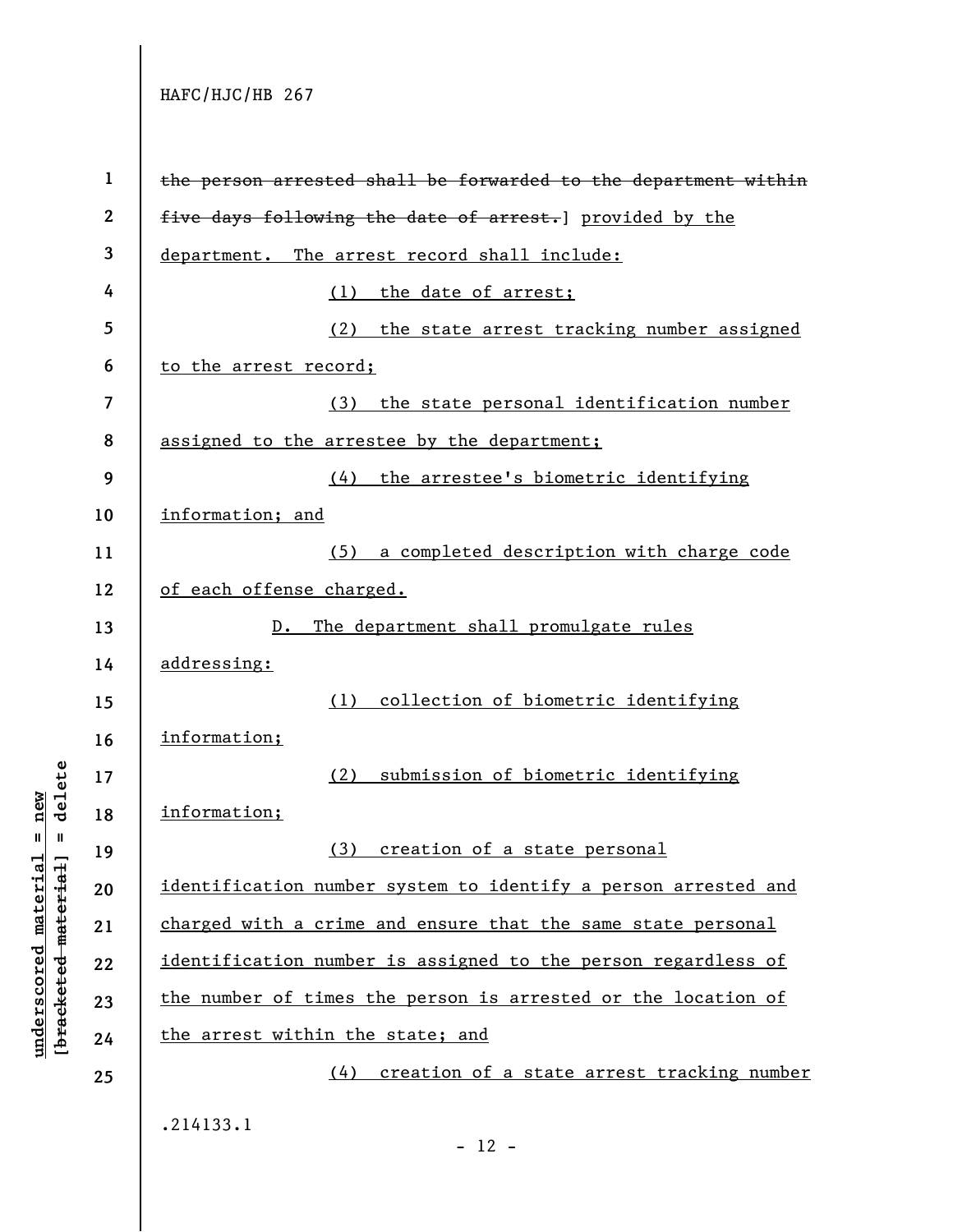| $\mathbf 1$      | system for each arrest record.                                  |
|------------------|-----------------------------------------------------------------|
| $\boldsymbol{2}$ | E. At booking, the booking facility shall                       |
| 3                | immediately forward the arrest record and any other information |
| 4                | required by department rule to the department.                  |
| 5                | The department shall [forward one copy]<br>$F_{\bullet}$        |
| 6                | immediately provide the:                                        |
| 7                | (1) biometric identifying information to the                    |
| 8                | federal bureau of investigation in Washington, D.C.;            |
| 9                | (2) state personal identification number to                     |
| 10               | agencies at all levels of government that are engaged in the    |
| 11               | apprehension, prosecution or defense, adjudication,             |
| 12               | incarceration or rehabilitation of criminal offenders; and      |
| 13               | (3) arrest record to the administrative office                  |
| 14               | of the district attorneys for submission to the appropriate     |
| 15               | <u>prosecuting authority.</u>                                   |
| 16               | [E.] G. Biometric identifying information shall be              |
| 17               | collected from an inmate who is charged with a felony or        |
| 18               | misdemeanor offense while incarcerated [shall be fingerprinted, |
| 19               | palm printed and photographed], and the jail or corrections     |
| 20               | facility shall forward the offender's [fingerprint and palm     |
| 21               | print records and photograph] biometric identifying information |
| 22               | to the department.                                              |
| 23               | $[F-]$ H. The administrative office of the courts               |
| 24               | shall provide to the department the disposition of all criminal |

.214133.1

**underscored material = new [bracketed material] = delete**

 $[**bracketed**-**meterial**] = **delete**$  $underscored material = new$ 

**25** 

- 13 -

cases assigned a state **arrest** tracking number. The disposition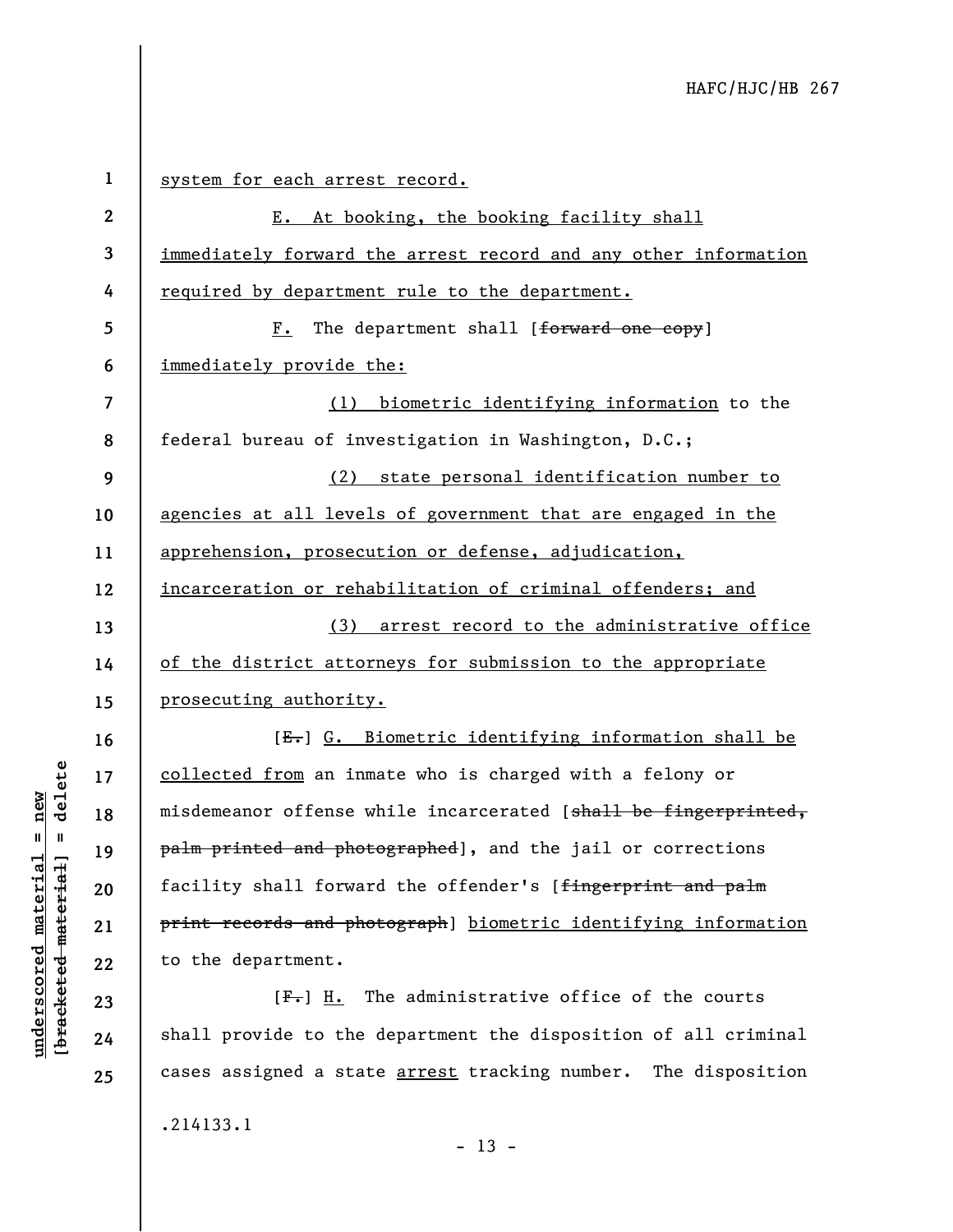**1 2**  shall be provided in electronic format, promptly upon the conclusion of the case.

**3 4 5 6 7 8 9**   $[G<sub>1</sub>]$  I. The administrative office of the district attorneys shall provide to the department the disposition of all criminal cases assigned a state arrest tracking number when the district attorney decides not to file charges in the case. The disposition shall be provided in electronic format promptly upon a district attorney's decision not to file charges in the case.

J. The department shall forward the disposition of all criminal cases to the federal bureau of investigation and the national crime information center within five business days of receipt.

 $[H<sub>1</sub>]$  K. Law enforcement agencies, the administrative office of the courts and the administrative office of the district attorneys  $[\text{max}]$  shall allow the department access to their records for the purpose of auditing those records to ensure compliance with the provisions of this section.

L. As used in this section:

(1) "biometric identifying information" means physical characteristics used in verifying the identity of an individual, including photographs, fingerprint impressions and palm print impressions;

(2) "booking facility" means a jail, police .214133.1

 $- 14 -$ 

 $b$ racketed material] = delete **[bracketed material] = delete**  $underscored material = new$ **underscored material = new**

**10** 

**11** 

**12** 

**13** 

**14** 

**15** 

**16** 

**17** 

**18** 

**19** 

**20** 

**21** 

**22** 

**23** 

**24** 

**25**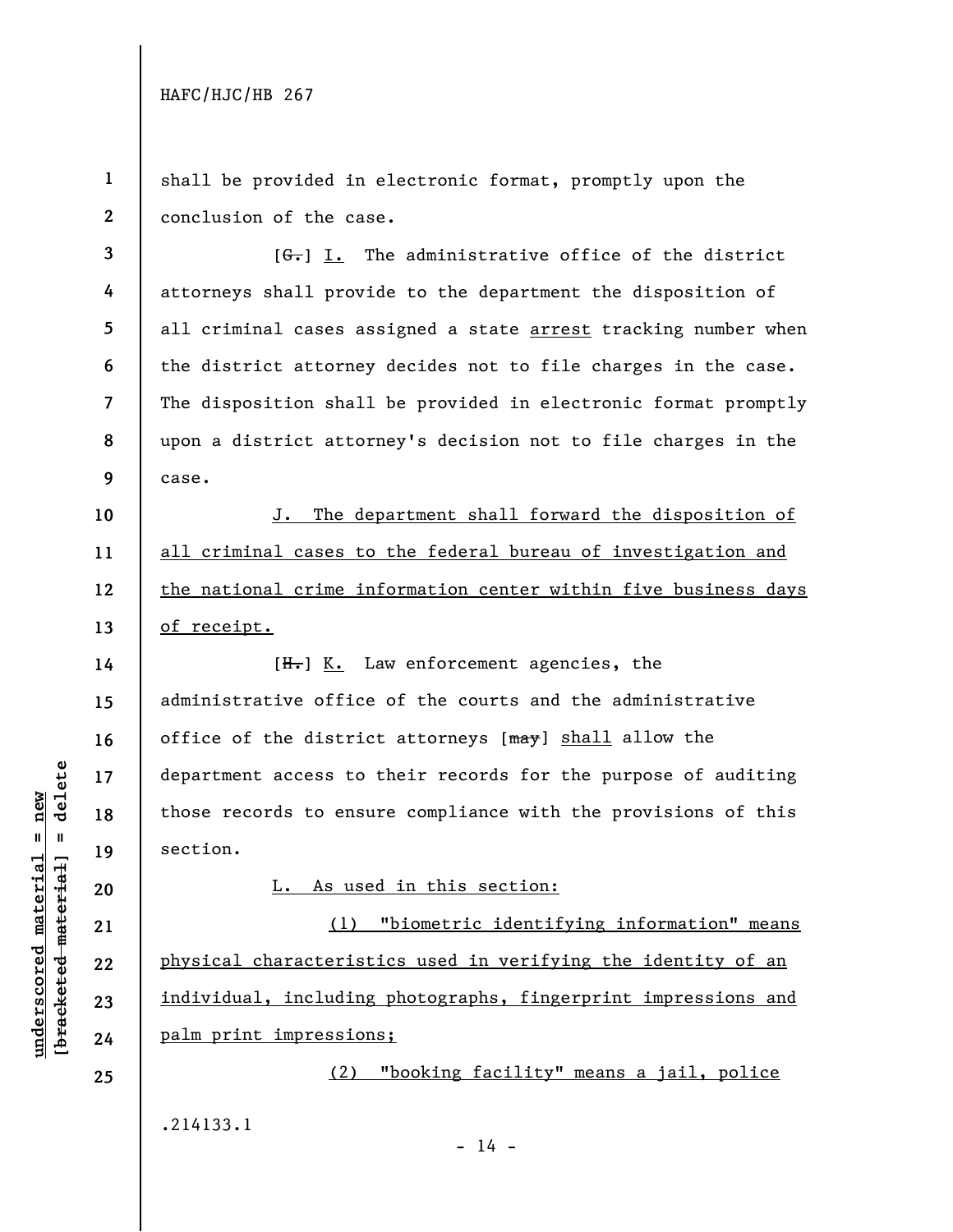| $\mathbf{1}$             | station, sheriff's office or other place of detention;          |
|--------------------------|-----------------------------------------------------------------|
|                          |                                                                 |
| $\mathbf{2}$             | (3) "charge code" means the unique code                         |
| $\mathbf{3}$             | assigned to the crime from the master charge code table         |
| 4                        | distributed by the New Mexico justice information sharing       |
| 5                        | council;                                                        |
| 6                        | (4) "state arrest tracking number" means an                     |
| $\overline{\mathcal{L}}$ | incident-based unique number assigned to the arrest; and        |
| 8                        | (5) "state personal identification number"                      |
| 9                        | means a unique number assigned to the arrestee based on the     |
| 10                       | arrestee's biometric identifying information."                  |
| 11                       | SECTION 3. Section 29-3-11 NMSA 1978 (being Laws 2007,          |
| 12                       | Chapter 37, Section 1) is amended to read:                      |
| 13                       | "29-3-11. UNIFORM CRIME REPORTING SYSTEM ESTABLISHED--          |
| 14                       | DUTIES OF DEPARTMENT.--                                         |
| 15                       | The department of public safety shall develop,<br>Α.            |
| 16                       | operate and maintain a uniform crime reporting system and shall |
| 17                       | be the central repository for the collection, storage,          |
| 18                       | retrieval and analysis of crime incident and arrest reports     |
| 19                       | generated by all law enforcement agencies in this state.<br>The |
| 20                       | system shall be operational as of January 1, 2008.              |
| 21                       | The department shall:<br><b>B.</b>                              |
| 22                       | compile statistical data and forward such<br>(1)                |
| 23                       | data as required to the federal bureau of investigation or the  |
| 24                       | appropriate department of justice agency in accordance with     |
| 25                       | standards and procedures of the national system;                |
|                          | .214133.1<br>$-15 -$                                            |

# $\frac{\text{underscored material} = \text{new}}{(\text{bracketed material}) = \text{dev}}$ **[bracketed material] = delete underscored material = new**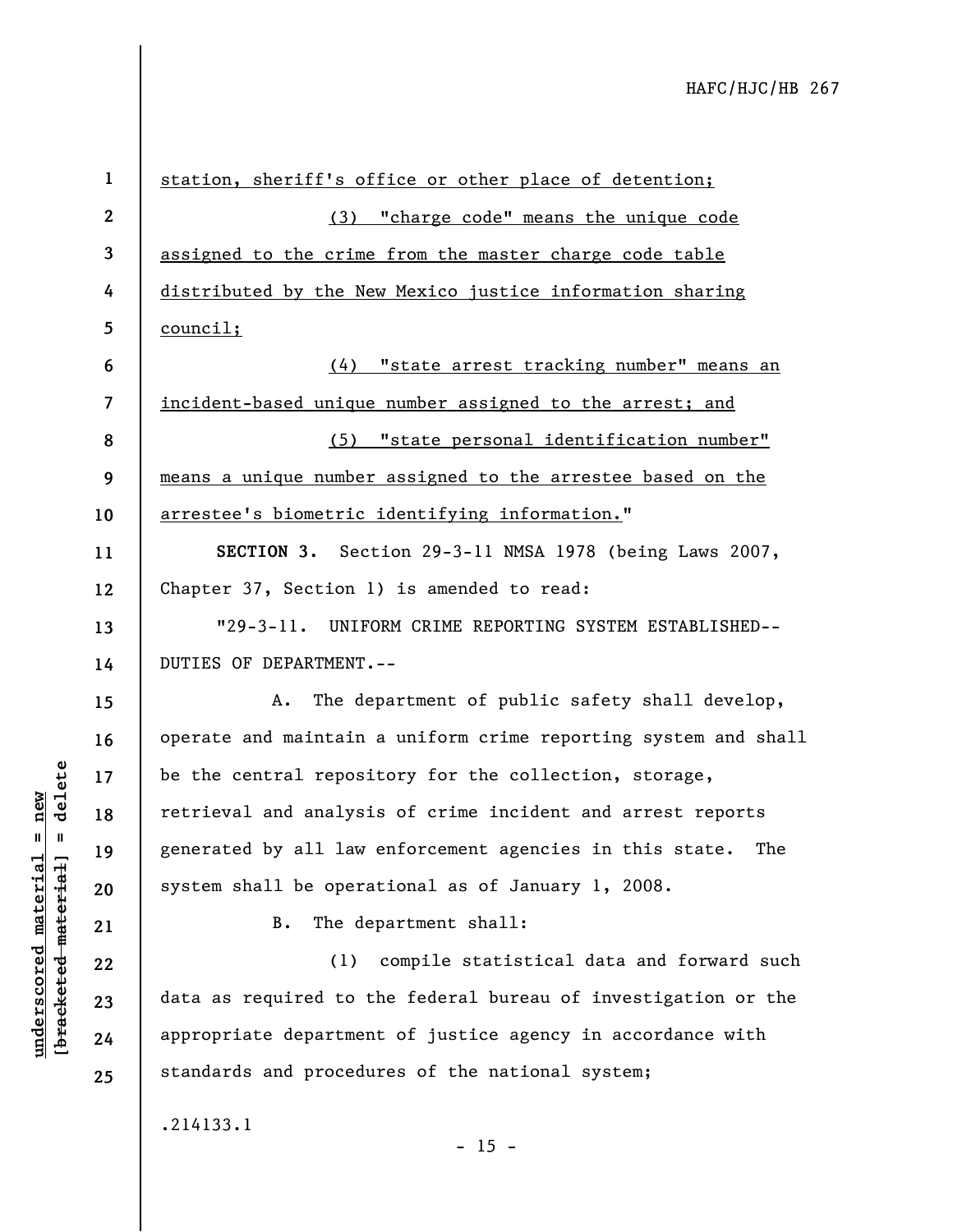| $\mathbf{1}$             | (2) provide forms, standards and procedures                       |
|--------------------------|-------------------------------------------------------------------|
| $\mathbf{2}$             | and related training to state and local law enforcement           |
| 3                        | agencies as necessary for the agencies to report incident and     |
| 4                        | arrest activity for inclusion in the statewide system;            |
| 5                        | (3)<br>in conjunction with the New Mexico                         |
| 6                        | sentencing commission, annually publish a report on the nature    |
| $\overline{\mathcal{L}}$ | and extent of crime in New Mexico and submit the report to the    |
| 8                        | governor and to the legislature;                                  |
| 9                        | maintain the privacy and security of<br>(4)                       |
| 10                       | information in accordance with applicable state and federal       |
| 11                       | laws; $[and]$                                                     |
| 12                       | (5) provide the New Mexico sentencing                             |
| 13                       | commission access to the data collected and maintained by the     |
| 14                       | department; and                                                   |
| 15                       | $[\frac{1}{5}]$ (6) establish rules as necessary to               |
| 16                       | implement the provisions of this section.                         |
| 17                       | $C_{\bullet}$<br>Every law enforcement agency in the state shall: |
| 18                       | (1)<br>submit crime incident reports to the                       |
| 19                       | department of public safety on forms or in the format             |
| 20                       | prescribed by the department;                                     |
| 21                       | (2)<br>submit any other crime incident                            |
| 22                       | information as may be required by the department of public        |
| 23                       | safety; and                                                       |
| 24                       | (3)<br>use the [state uniform statutory charge                    |
| 25                       | eodes) unique code assigned to the crime from the master charge   |
|                          | .214133.1                                                         |
|                          |                                                                   |

 $[bracketeed-materiat] = delete$ **[bracketed material] = delete**  $underscored material = new$ **underscored material = new**

- 16 -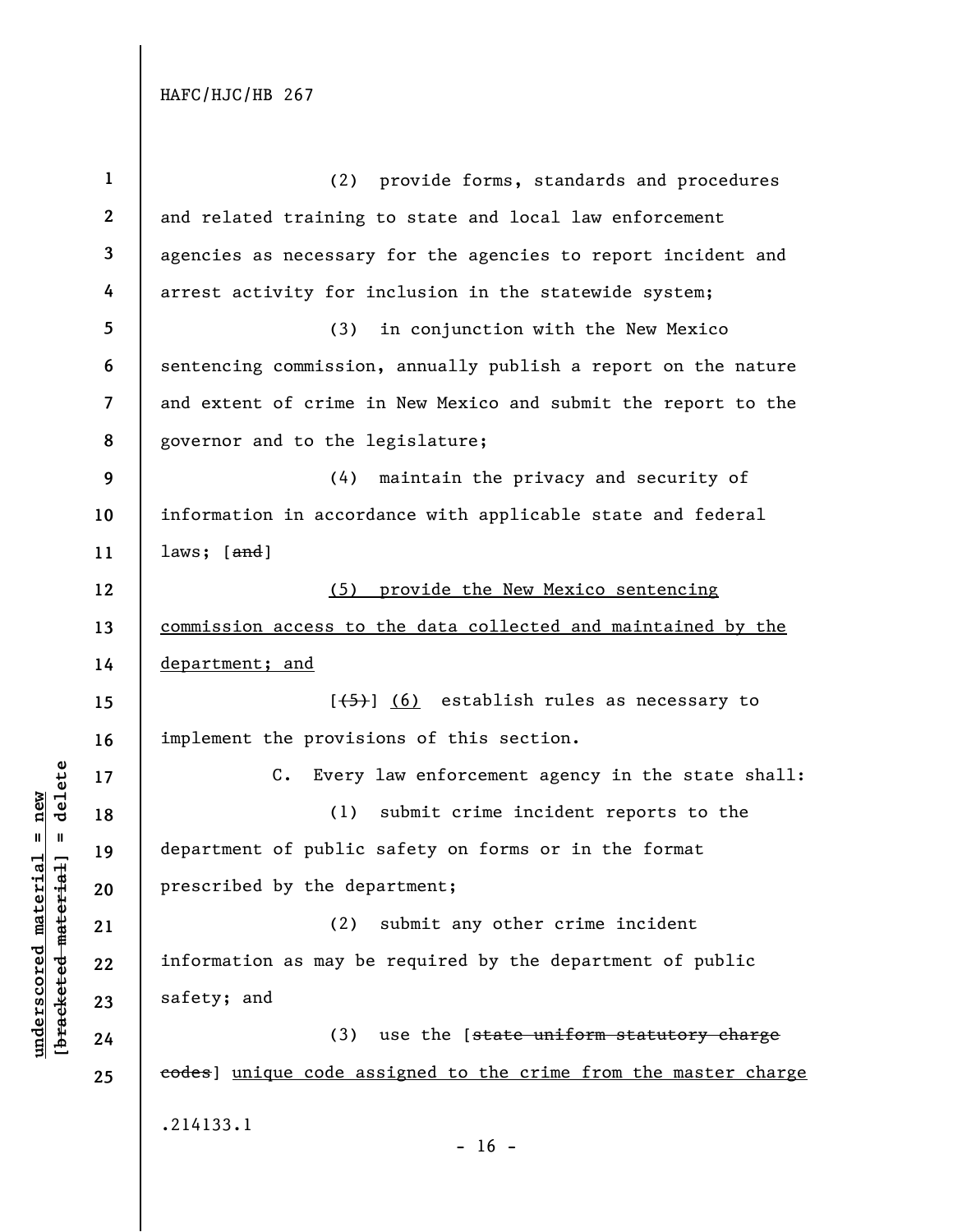**2 3**  code table distributed by the New Mexico justice information sharing council for the automated fingerprint identification system and use uniform crime incident reporting as provided by the department for all incidents and arrests.

**8**  D. The annual report and other statistical data reports generated by the department shall be made available to state and local law enforcement agencies, the administrative office of the courts and the general public."

**SECTION 4.** Section 43-1-19 NMSA 1978 (being Laws 1977, Chapter 279, Section 18, as amended) is amended to read: "43-1-19. DISCLOSURE OF INFORMATION.--

A. Except as otherwise provided in the code, no person shall, without the authorization of the client, disclose or transmit any confidential information from which a person well acquainted with the client might recognize the client as the described person, or any code, number or other means that can be used to match the client with confidential information regarding the client.

B. Authorization from the client shall not be required for the disclosure or transmission of confidential information in the following circumstances:

(1) when the request is from a mental health or developmental [disability] disabilities professional or from an employee or trainee working with a person with a mental disability or developmental disability, to the extent that the

.214133.1

- 17 -

 $b$ racketed material] = delete **[bracketed material] = delete**  $underscored material = new$ **underscored material = new**

**1** 

**4** 

**5** 

**6** 

**7** 

**9** 

**10** 

**11** 

**12** 

**13** 

**14** 

**15** 

**16** 

**17** 

**18** 

**19** 

**20** 

**21** 

**22** 

**23** 

**24** 

**25**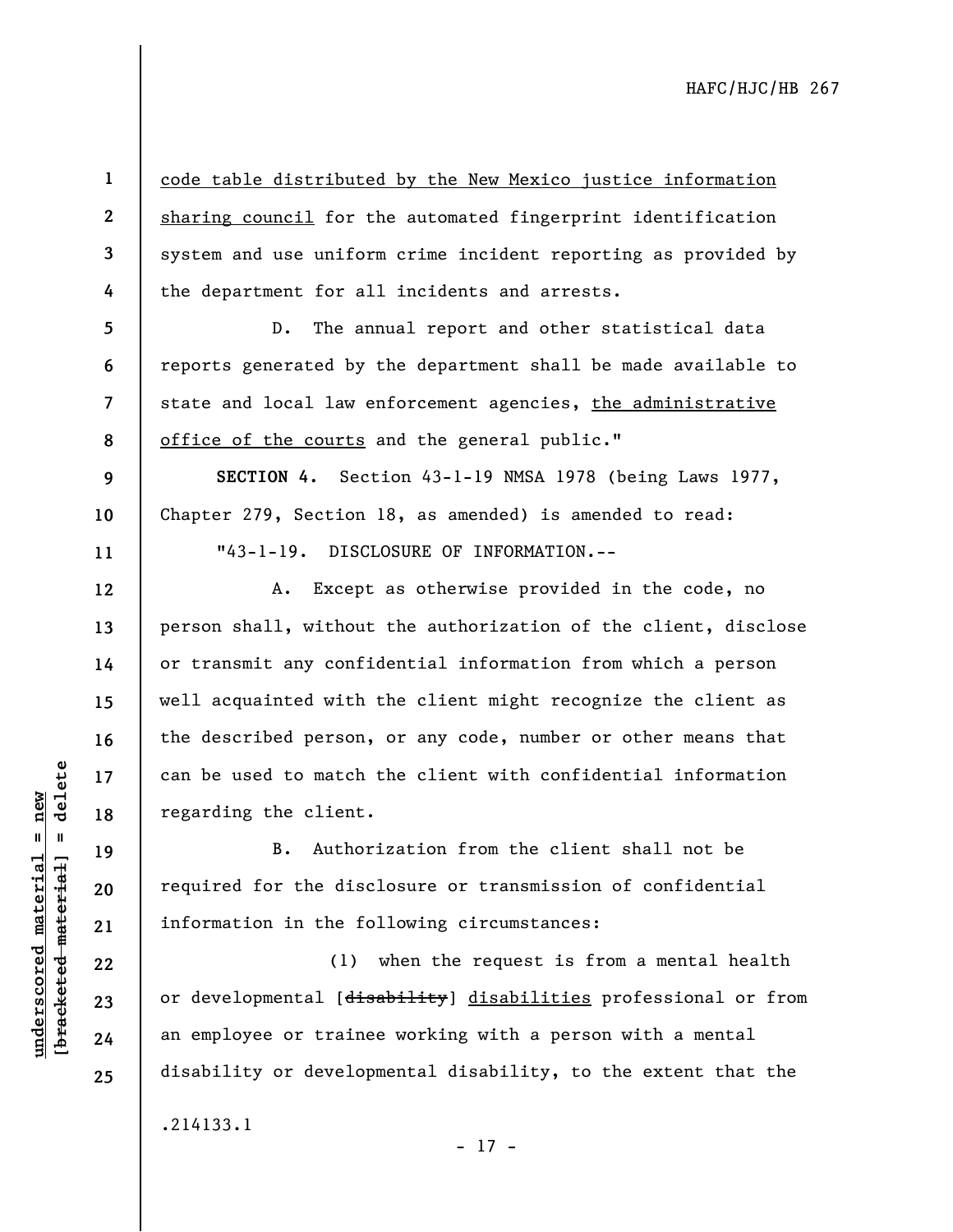**1** 

**2 3 4 5 6 7 8 9 10 11 12 13 14 15 16 17 18 19 20 21 22 23 24 25**  practice, employment or training on behalf of the client requires access to such information is necessary; (2) when such disclosure is necessary to protect against a clear and substantial risk of imminent serious physical injury or death inflicted by the client on the client's self or another; (3) when the disclosure is made pursuant to the provisions of the Assisted Outpatient Treatment Act, using reasonable efforts to limit protected health information to that which is minimally necessary to accomplish the intended purpose of the use, disclosure or request; (4) when the disclosure of such information is to the primary caregiver of the client and the disclosure is only of information necessary for the continuity of the client's treatment in the judgment of the treating physician or certified psychologist who discloses the information;  $[ $\theta$  +  $\theta$ ]$ (5) when such disclosure is to an insurer contractually obligated to pay part or all of the expenses relating to the treatment of the client at the residential facility. The information disclosed shall be limited to data identifying the client, facility and treating or supervising physician and the dates and duration of the residential treatment. It shall not be a defense to an insurer's obligation to pay that the information relating to the residential treatment of the client, apart from information .214133.1 - 18 -

delete **[bracketed material] = delete**  $underscored material = new$ **underscored material = new**  $\frac{1}{2}$  bracketed material =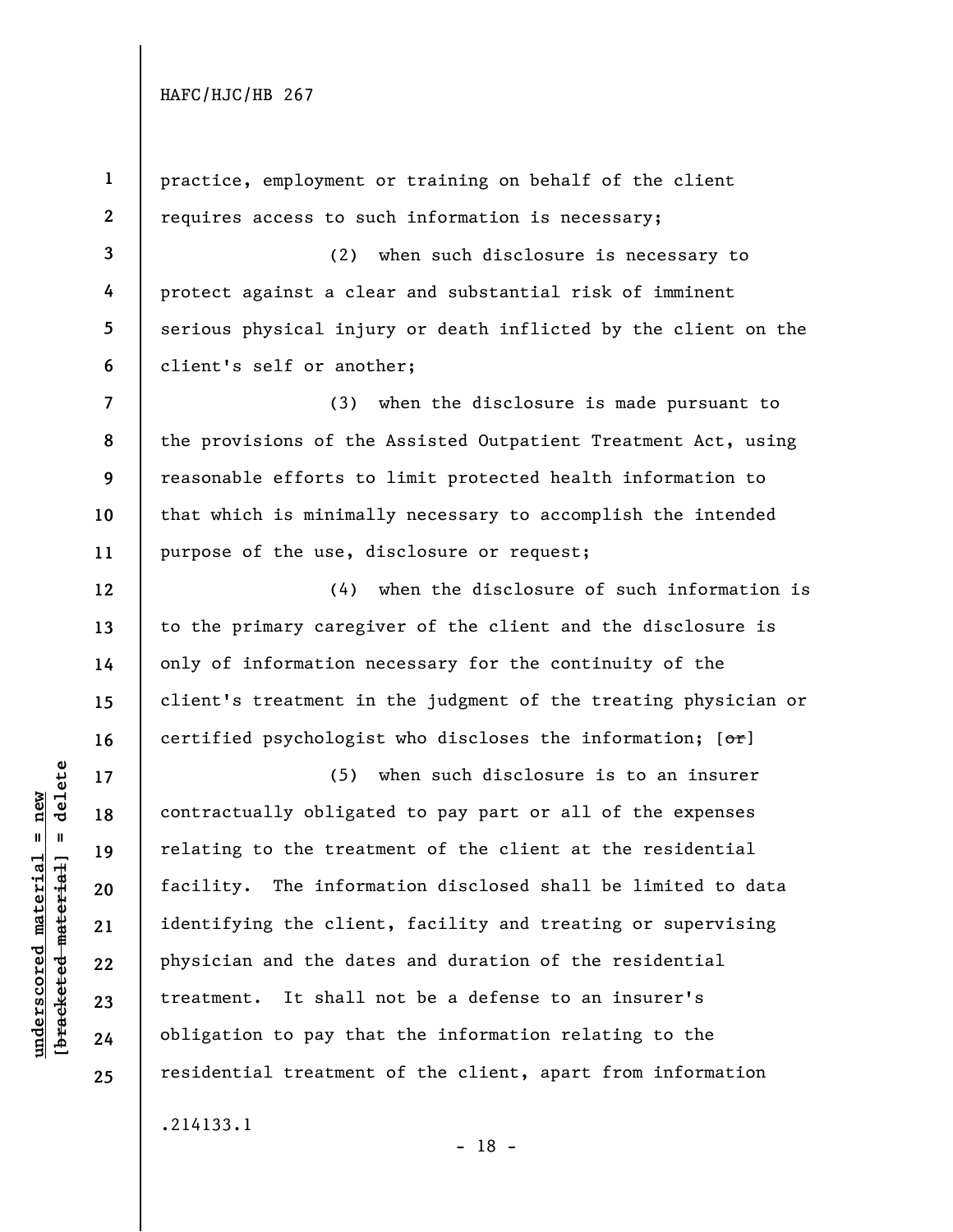| $\mathbf 1$      | disclosed pursuant to this section, has not been disclosed to    |
|------------------|------------------------------------------------------------------|
| $\boldsymbol{2}$ | the insurer;                                                     |
| 3                | (6)<br>when the request is from a physician, a                   |
| 4                | licensed psychologist or a qualified mental health professional  |
| 5                | licensed for independent practice and responsible for the        |
| 6                | continuity of care of inmates with a mental or developmental     |
| 7                | disability who are in a jail or corrections facility, and the    |
| 8                | disclosure is only of information necessary for the continuity   |
| 9                | of the client's treatment in the judgment of an equally          |
| 10               | qualified treating professional who discloses the information;   |
| 11               | (7) when such disclosure is by a physician, a                    |
| 12               | licensed psychologist or a qualified mental health professional  |
| 13               | <u>licensed for independent practice and responsible for the</u> |
| 14               | treatment of inmates in a jail or corrections facility to        |
| 15               | another equally qualified treating professional responsible for  |
| 16               | the continuation of care of the inmate upon the inmate's         |
| 17               | release from a jail or corrections facility, and the disclosure  |
| 18               | is only of information necessary for the continuity of the       |
| 19               | client's treatment in the judgment of the treating professional  |
| 20               | who discloses the information; or                                |
| 21               | (8) when the disclosure is made to a                             |
| 22               | governmental agency, its agent or a state educational            |
| 23               | institution, a duly organized state or county association of     |
| 24               | licensed physicians or dentists, a licensed health facility or   |
| 25               | staff committees of such a facility for the purpose of           |
|                  | .214133.1                                                        |

 $[bracketeed-material] = delete$ **[bracketed material] = delete**  $underscored material = new$ **underscored material = new**

- 19 -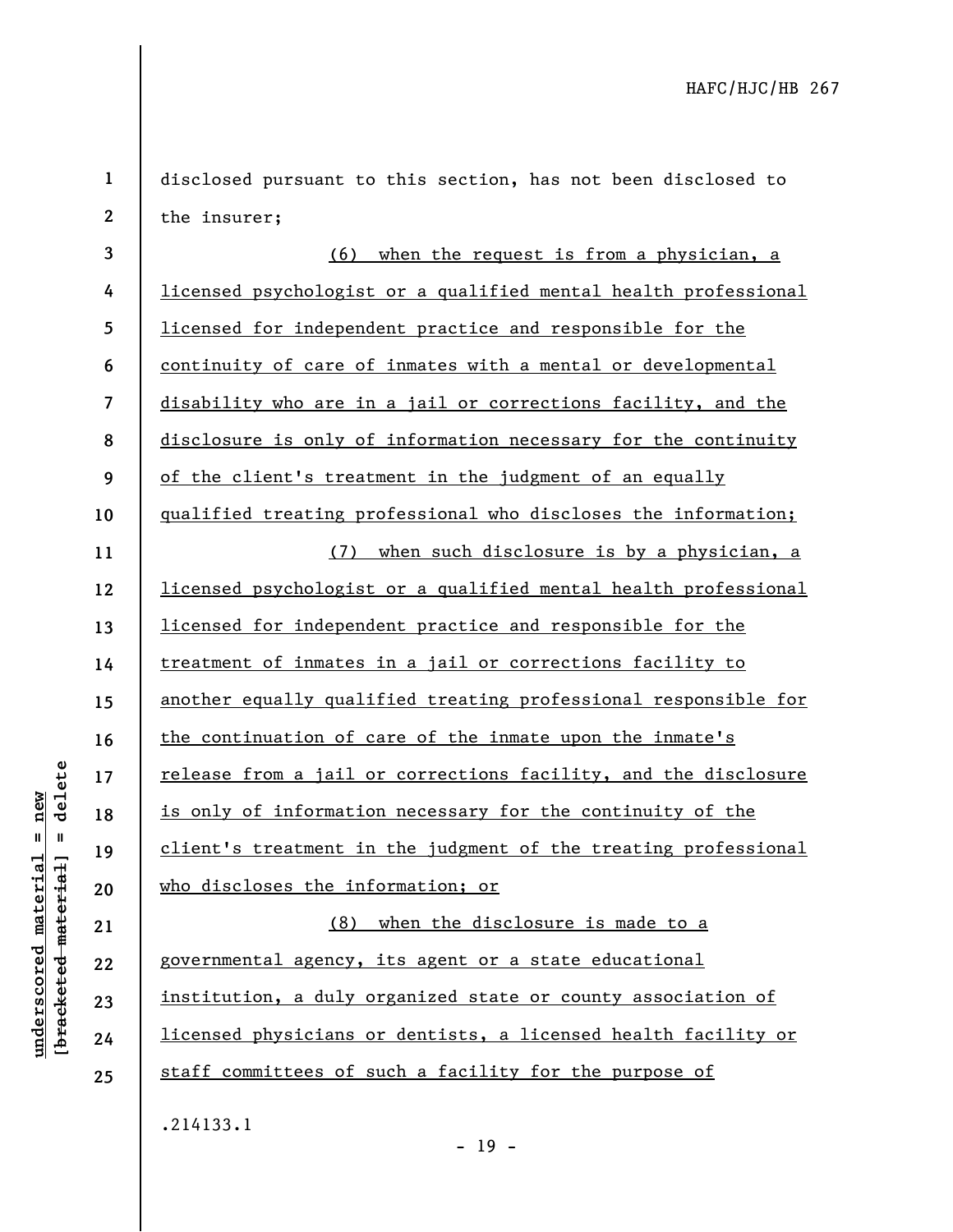$b$ racketed material] = delete **[bracketed material] = delete**  $underscored material = new$ **underscored material = new**

**2 3 4**  research, subject to the provisions of Section 14–6-1 NMSA 1978 and subject to the review of an institutional review board in compliance with the federal Health Insurance Portability and Accountability Act of 1996 or any succeeding legislation.

**7**  C. No authorization given for the transmission or disclosure of confidential information shall be effective unless it:

**8** 

**9** 

**10** 

**11** 

**12** 

**13** 

**14** 

**15** 

**16** 

**17** 

**18** 

**19** 

**20** 

**21** 

**22** 

**23** 

**24** 

**25** 

**5** 

**6** 

**1** 

(1) is in writing and signed; and

(2) contains a statement of the client's right to examine and copy the information to be disclosed, the name or title of the proposed recipient of the information and a description of the use that may be made of the information.

D. The client has a right of access to confidential information and has the right to make copies of any information and to submit clarifying or correcting statements and other documentation of reasonable length for inclusion with the confidential information. The statements and other documentation shall be kept with the relevant confidential information, shall accompany it in the event of disclosure and shall be governed by the provisions of this section to the extent they contain confidential information. Nothing in this subsection shall prohibit the denial of access to such records when a physician or other mental health or developmental disabilities professional believes and notes in the client's medical records that such disclosure would not be in the best

.214133.1

 $- 20 -$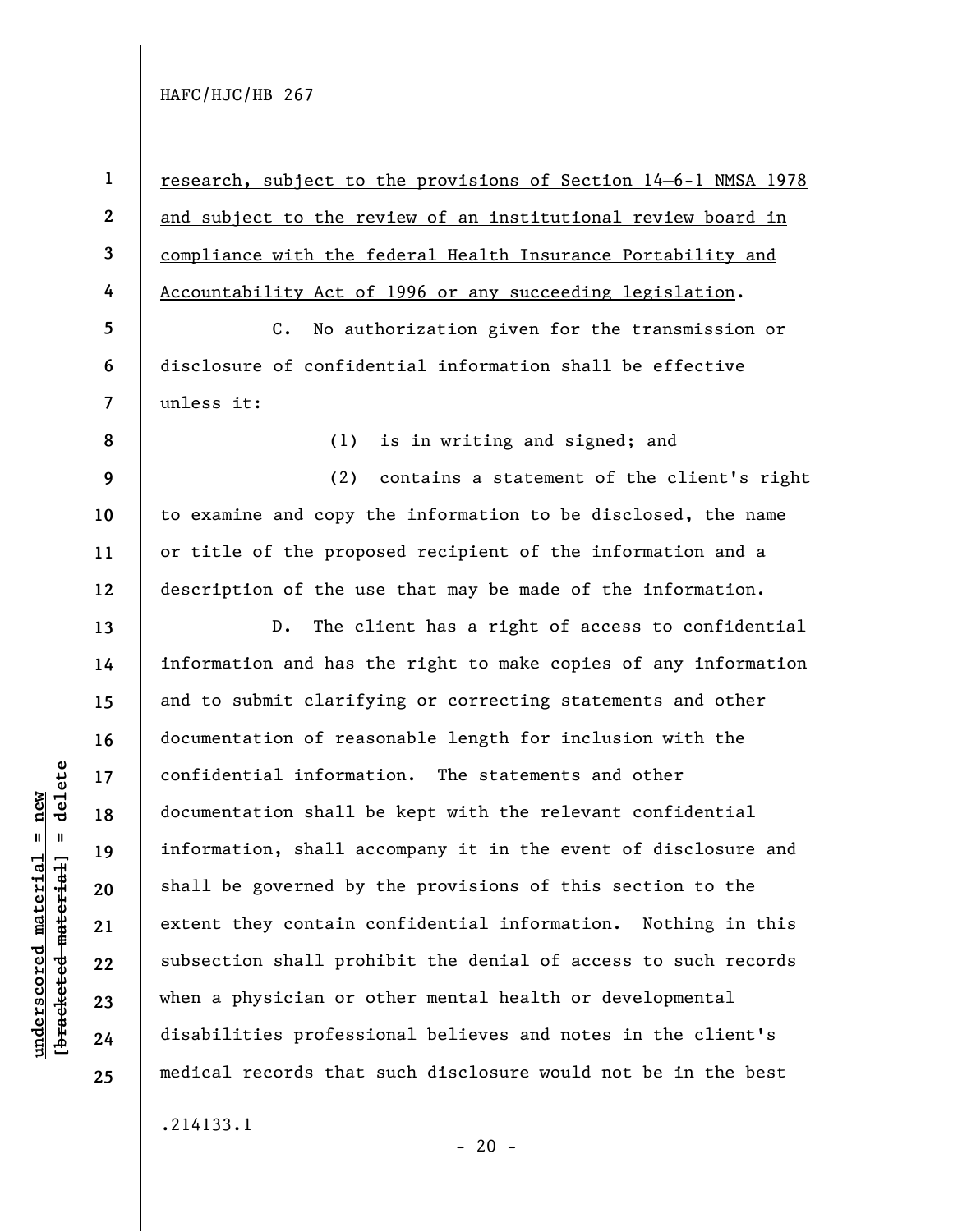**1 2** 

**13** 

**14** 

**15** 

**16** 

**17** 

**18** 

**19** 

**20** 

**21** 

**22** 

**23** 

**24** 

**25** 

interests of the client. In any such case, the client has the right to petition the court for an order granting such access.

**3 4 5 6 7 8 9 10 11 12**  E. Where there exists evidence that the client whose consent to disclosure of confidential information is sought is incapable of giving or withholding valid consent and the client does not have a guardian or treatment guardian appointed by a court, the person seeking such authorization shall petition the court for the appointment of a treatment guardian to make a substitute decision for the client, except that if the client is less than fourteen years of age, the client's parent or guardian is authorized to consent to disclosure on behalf of the client.

F. Information concerning a client disclosed under this section shall not be released to any other person, agency or governmental entity or placed in files or computerized data banks accessible to any persons not otherwise authorized to obtain information under this section.

G. Nothing in the code shall limit the confidentiality rights afforded by federal statute or regulation.

H. A person appointed as a treatment guardian in accordance with the Mental Health and Developmental Disabilities Code may act as the client's personal representative pursuant to the federal Health Insurance Portability and Accountability Act of 1996, Sections

 $- 21 -$ 

.214133.1

 $b$ racketed material] = delete **[bracketed material] = delete**  $underscored material = new$ **underscored material = new**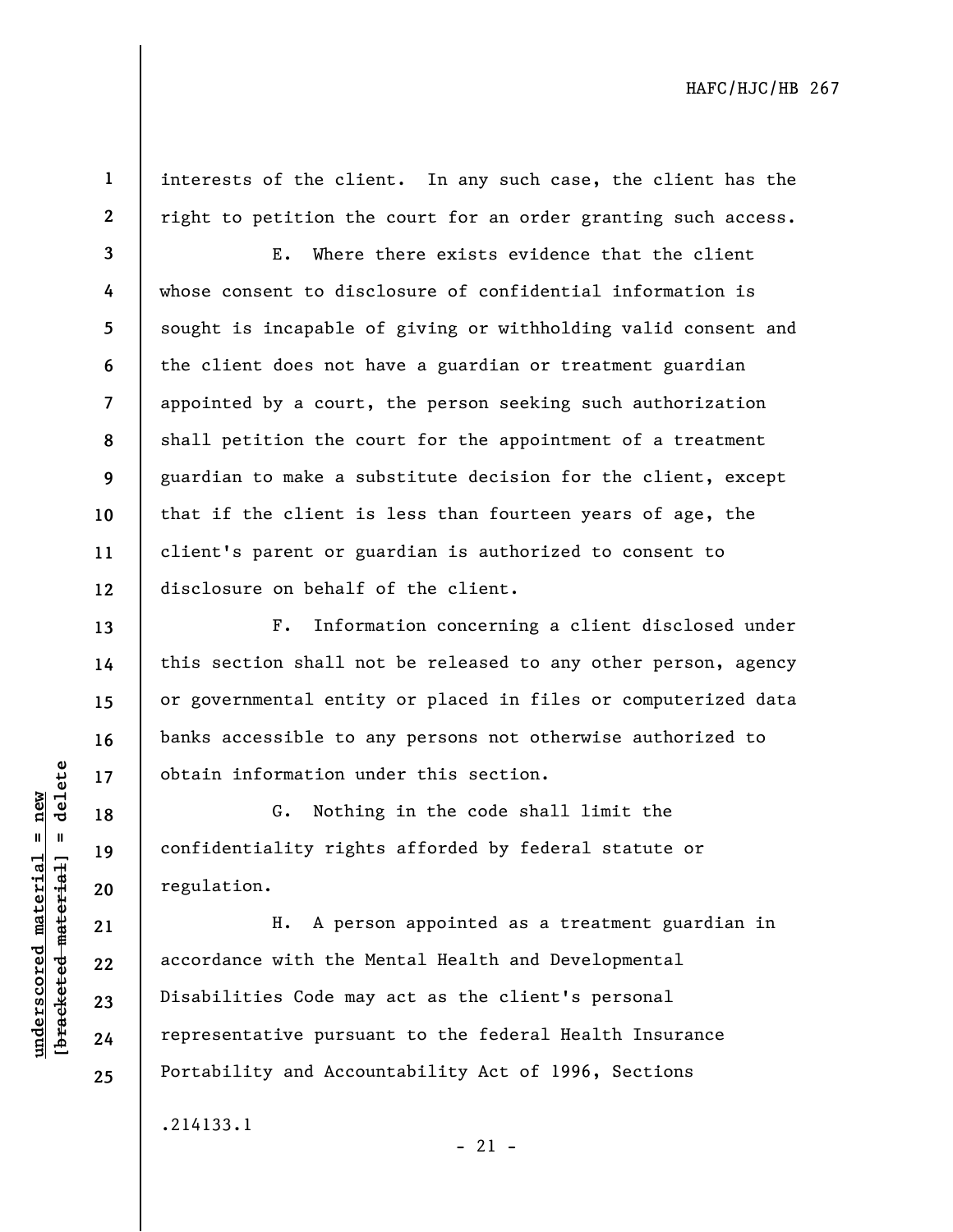**1 2 3 4 5 6**  1171-1179 of the Social Security Act, 42 U.S.C. Section 1320d, as amended, and applicable federal regulations to obtain access to the client's protected health information, including mental health information and relevant physical health information, and may communicate with the client's health care providers in furtherance of such treatment."

**SECTION 5.** [NEW MATERIAL] SHORT TITLE.--Sections 5 through 10 of this act may be cited as the "Crime Reduction Grant Act".

**10 11 SECTION 6.** [NEW MATERIAL] DEFINITIONS.--As used in the Crime Reduction Grant Act:

**12 13**  A. "commission" means the New Mexico sentencing commission; and

B. "grant administration agency" means a state agency that receives appropriations for grants to criminal justice coordinating council members for the purposes specified in the Crime Reduction Grant Act.

**SECTION 7.** [NEW MATERIAL] CRIMINAL JUSTICE COORDINATING COUNCILS CREATED--COMPOSITION--DUTIES.--

A. A criminal justice coordinating council is created for each judicial district and may include representation from within the district for:

(1) each court in the district;

(2) the district attorney;

 $- 22 -$ 

(3) the district public defender office;

.214133.1

 $\frac{1}{2}$  intereted material = delete **[bracketed material] = delete**  $underscored material = new$ **underscored material = new**

**7** 

**8** 

**9** 

**14** 

**15** 

**16** 

**17** 

**18** 

**19** 

**20** 

**21** 

**22** 

**23** 

**24** 

**25**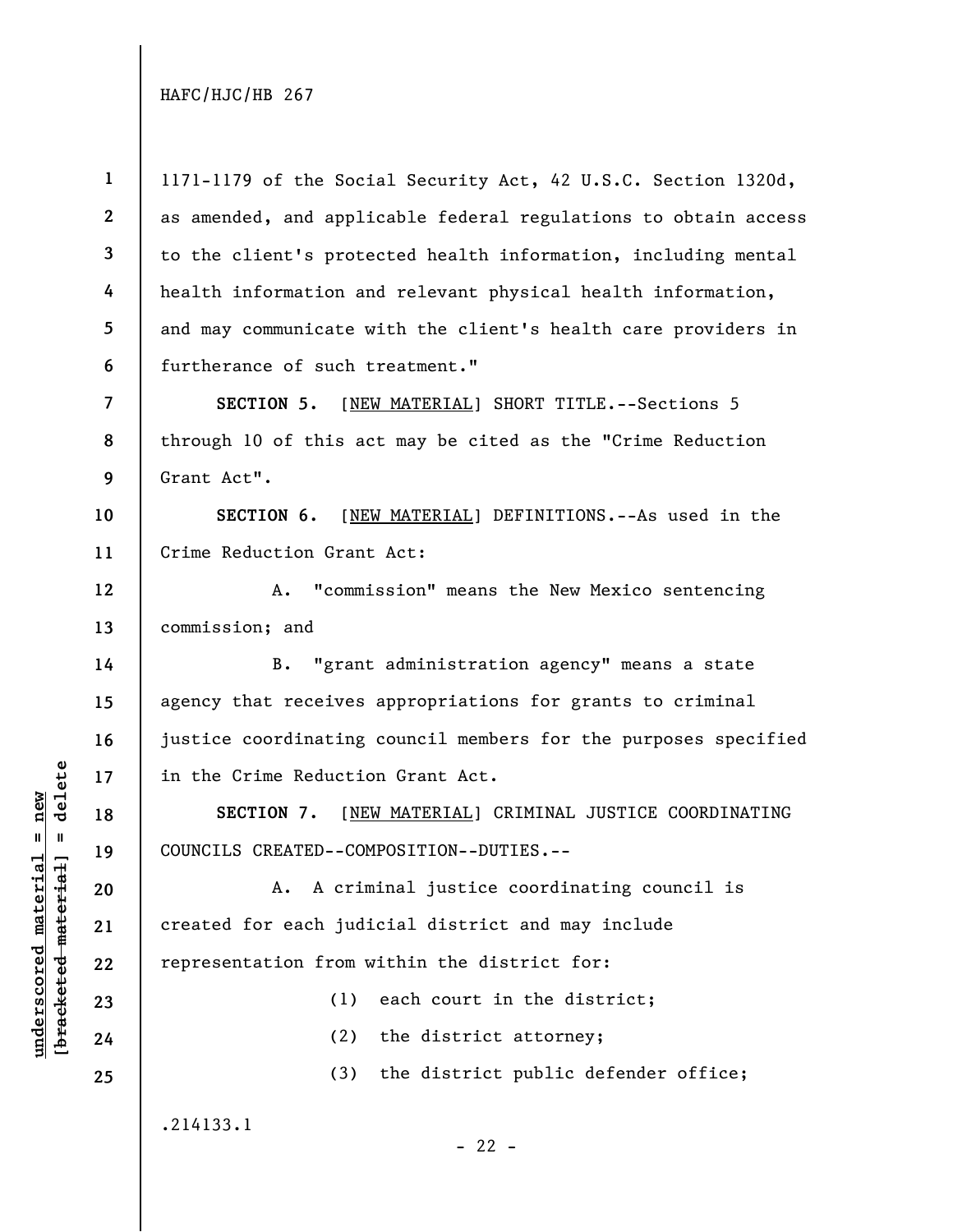| $\mathbf 1$              | law enforcement agencies;<br>(4)                                |
|--------------------------|-----------------------------------------------------------------|
| $\mathbf{2}$             | (5)<br>jails;                                                   |
| 3                        | (6)<br>correctional facilities;                                 |
| 4                        | behavioral health programs; or<br>(7)                           |
| 5                        | (8)<br>other agencies and entities agreed upon by               |
| 6                        | the council.                                                    |
| $\overline{\mathcal{L}}$ | Each criminal justice coordinating council shall<br>В.          |
| 8                        | be convened by the chief judge of the district court in the     |
| 9                        | judicial district.                                              |
| 10                       | Each criminal justice coordinating council shall<br>$C$ .       |
| 11                       | select a chair at its first meeting. The first meeting of each  |
| 12                       | council shall take place by August 1, 2019, and the council     |
| 13                       | shall subsequently meet at the call of the chair, but not less  |
| 14                       | than ten months per year.                                       |
| 15                       | Each criminal justice coordinating council shall<br>$D$ .       |
| 16                       | organize itself and adopt rules in a manner appropriate to      |
| 17                       | accomplish its duties pursuant to the Crime Reduction Grant     |
| 18                       | Act.                                                            |
| 19                       | A criminal justice coordinating council shall,<br>Ε.            |
| 20                       | to the extent possible, develop a strategic plan to meet the    |
| 21                       | requirements of this section and shall:                         |
| 22                       | (1) review the criminal justice system in the                   |
| 23                       | judicial district, including judicial processes, law            |
| 24                       | enforcement, community corrections alternatives and sufficiency |
| 25                       | of jail and detention facilities;                               |
|                          | .214133.1                                                       |

 $[bracketed-material] = delete$ **[bracketed material] = delete**  $underscored material = new$ **underscored material = new**

- 23 -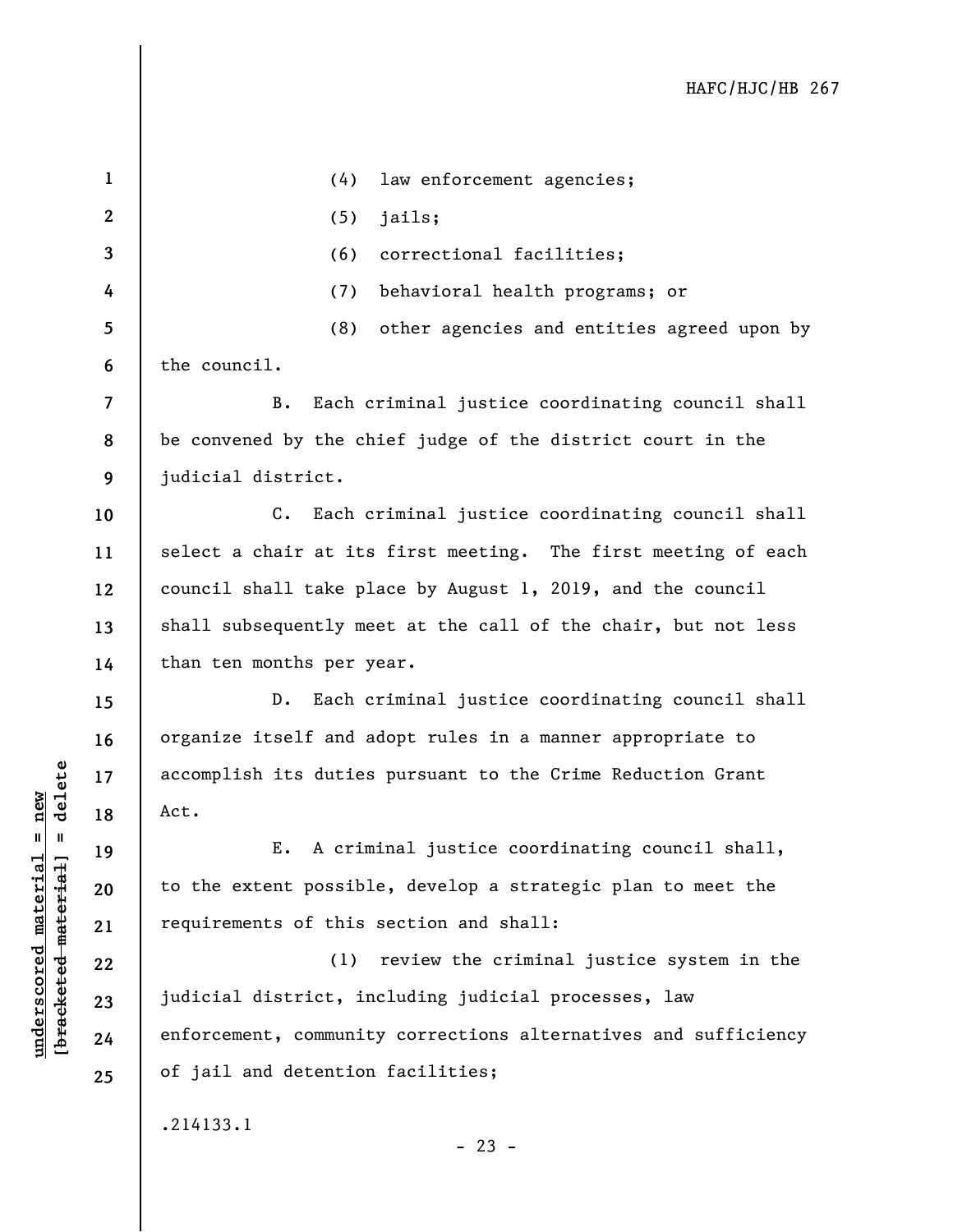| $\mathbf{1}$             | (2)<br>identify criminal justice system problems               |
|--------------------------|----------------------------------------------------------------|
| $\mathbf{2}$             | in the judicial district;                                      |
| $\mathbf{3}$             | (3) develop data-driven policies and evidence-                 |
| 4                        | based best practices designed to improve public safety         |
| 5                        | outcomes, cost-effective responses to crime and fair and       |
| 6                        | efficient adjudication processes;                              |
| $\overline{\mathcal{L}}$ | (4) apply as necessary to grant administration                 |
| 8                        | agencies for crime reduction grants pursuant to the Crime      |
| 9                        | Reduction Grant Act;                                           |
| 10                       | facilitate sharing of criminal justice<br>(5)                  |
| 11                       | information between agencies as permitted by law; and          |
| 12                       | in consultation with the commission,<br>(6)                    |
| 13                       | develop data-sharing agreements and methods of data sharing to |
| 14                       | allow system-wide analysis of criminal justice operations      |
| 15                       | within the judicial district and throughout the state.         |
| 16                       | Executive agencies and the administrative office<br>$F$ .      |
| 17                       | of the courts shall provide prompt responses to criminal       |
| 18                       | justice coordinating council requests for information.         |
| 19                       | [NEW MATERIAL] APPLICATIONS FOR GRANTS--<br>SECTION 8.         |
| 20                       | PURPOSES--CONDITIONS.--                                        |
| 21                       | A. A member of a criminal justice coordinating                 |
| 22                       | council with the consent of the council may apply to a grant   |
| 23                       | administration agency for a grant to accomplish any of the     |
| 24                       | enumerated purposes provided in Subsection B of this section.  |
| 25                       | Crime reduction grants may be made to:<br>В.                   |
|                          | .214133.1                                                      |

 $\frac{\text{underscored material = new}}{\text{theredef} \cdot \text{meter} \cdot \text{t} + \text{at}}$ **[bracketed material] = delete underscored material = new**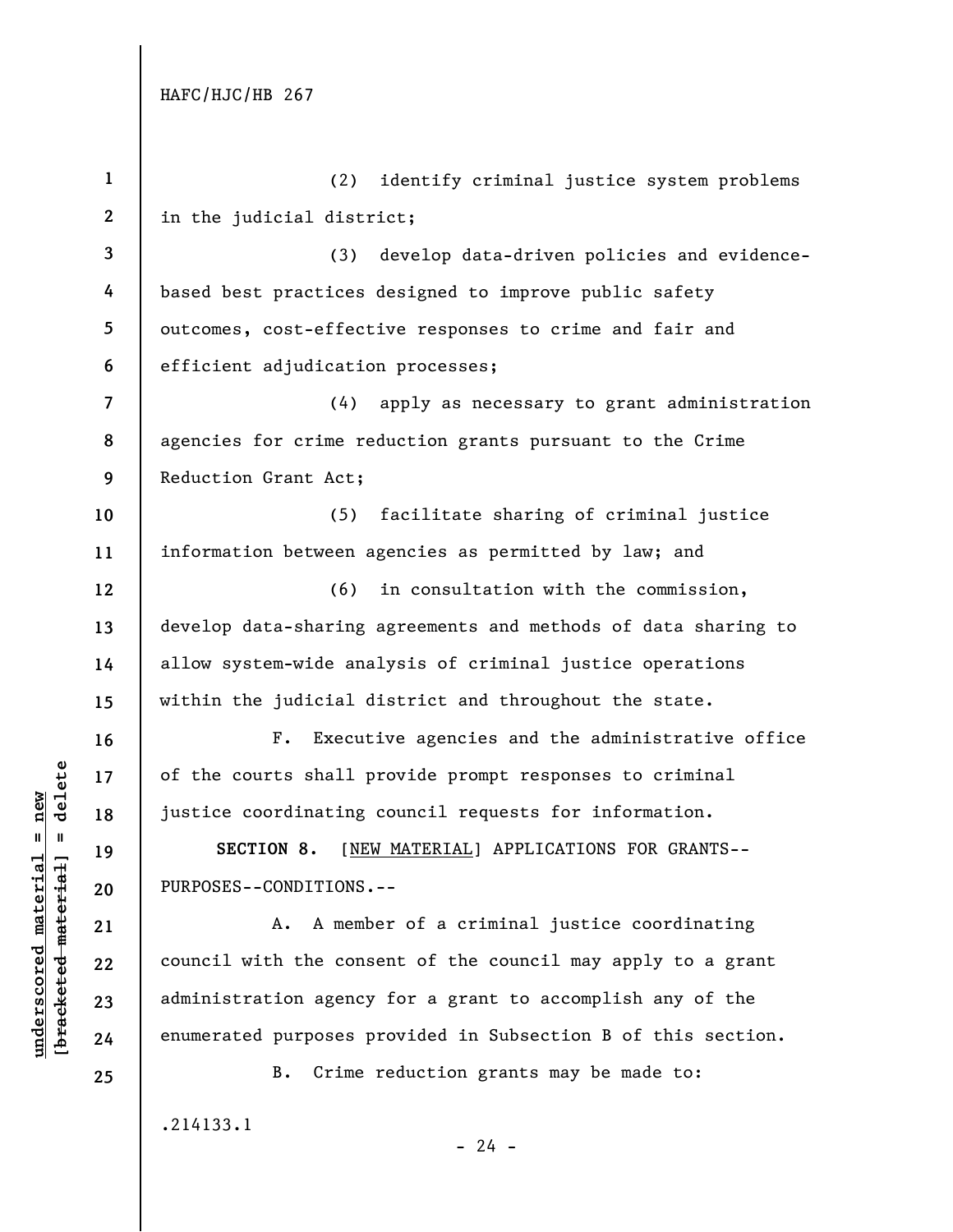| $\mathbf{1}$ | (1) develop, expand and improve evidence-based                 |
|--------------|----------------------------------------------------------------|
| $\mathbf{2}$ | treatment and supervision alternatives to incarceration;       |
| $\mathbf{3}$ | reduce barriers to participation by<br>(2)                     |
| 4            | criminal offenders in preprosecution diversion or specialty    |
| 5            | court programs;                                                |
| 6            | develop or improve pretrial service<br>(3)                     |
| 7            | programs; and                                                  |
| 8            | (4) purchase equipment or provide training to                  |
| 9            | support any of the purposes provided in this section.          |
| 10           | C. Crime reduction grants shall be conditioned on              |
| 11           | the criminal justice coordinating council and the recipient    |
| 12           | member complying with the following:                           |
| 13           | (1)<br>using not more than five percent of a                   |
| 14           | grant for administrative costs of the recipient;               |
| 15           | in consultation with the commission,<br>(2)                    |
| 16           | developing data-sharing agreements and methods of data sharing |
| 17           | among criminal justice agencies and with the commission to     |
| 18           | allow system-wide analysis of criminal justice operations      |
| 19           | within the judicial district and statewide;                    |
| 20           | using or developing evidence-based best<br>(3)                 |
| 21           | practices for any programs operated with crime reduction       |
| 22           | grants;                                                        |
| 23           | developing performance measures in<br>(4)                      |
| 24           | consultation with the commission and the grant administration  |
| 25           | agency relevant to the grantee's application;                  |
|              | .214133.1<br>$-25 -$                                           |
|              |                                                                |

**underscored material = new [bracketed material] = delete**

 $[bracketeed-materiat] = delete$  $underscored material = new$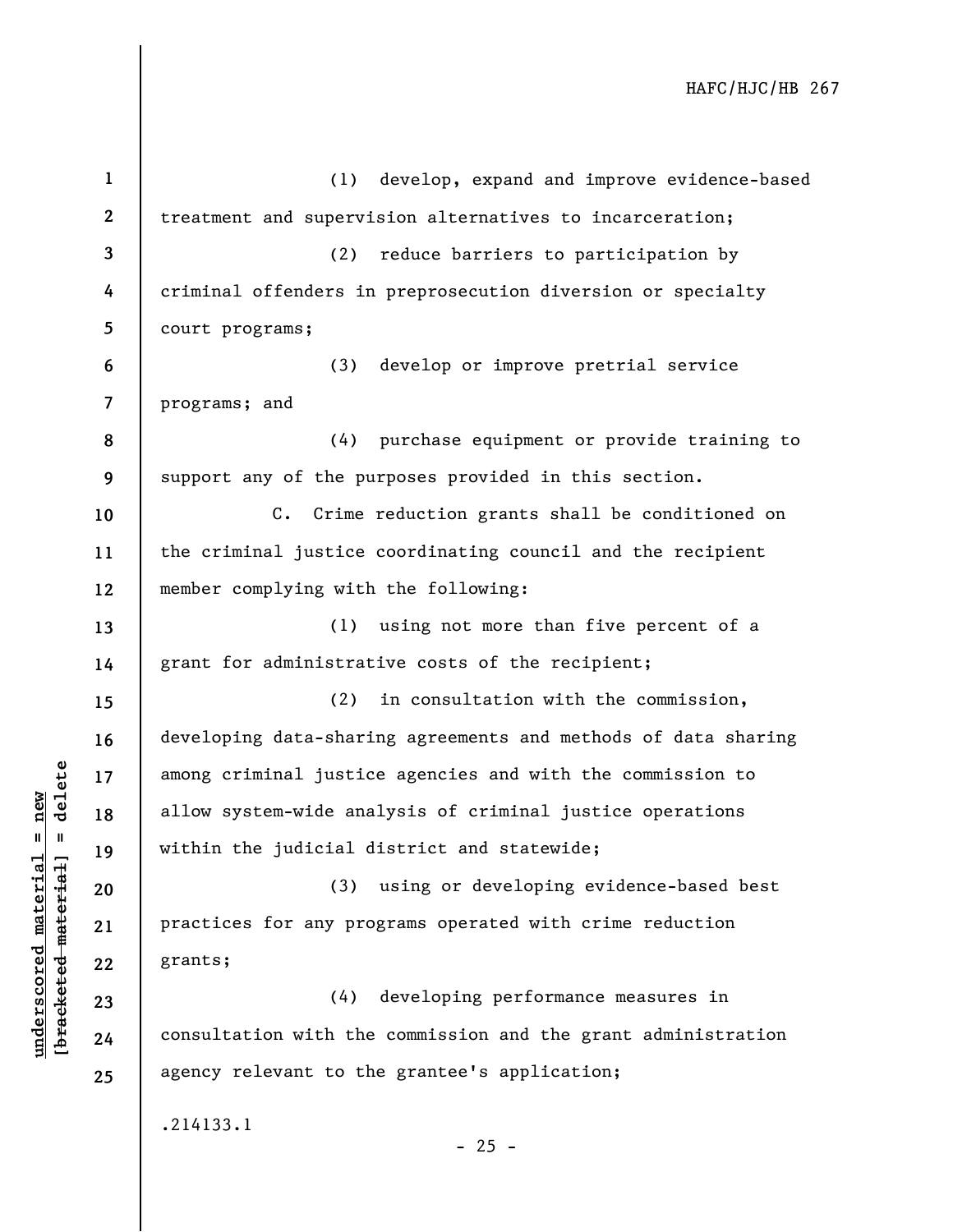**underscored material = new [bracketed material] = delete**

 $[bracketeed-materiat] = delete$  $underscored material = new$ 

| $\mathbf{1}$             | (5) collecting data to evaluate the                             |
|--------------------------|-----------------------------------------------------------------|
| $\mathbf{2}$             | effectiveness of programs operated with crime reduction grants; |
| 3                        | (6) evaluating quarterly the process, outputs,                  |
| 4                        | outcomes and other performance measures of programs funded with |
| 5                        | grants for compliance with all provisions of the Crime          |
| 6                        | Reduction Grant Act;                                            |
| $\overline{\mathcal{L}}$ | (7) providing a quarterly report to the                         |
| 8                        | commission for review and comparison with other programs        |
| 9                        | receiving grants for similar purposes; and                      |
| 10                       | (8)<br>providing an annual report to the grant                  |
| 11                       | administration agency by October 1 of each year regarding       |
| 12                       | program outcomes from use of the grant.                         |
| 13                       | The commission shall assist with the<br>D.                      |
| 14                       | implementation of data-sharing agreements to ensure compliance  |
| 15                       | with crime reduction grants.                                    |
| 16                       | Each grant administration agency shall identify<br>Ε.           |
| 17                       | and require the use or development of evidence-based best       |
| 18                       | practices for programs operated with crime reduction grants     |
| 19                       | distributed by that grant administration agency.                |
| 20                       | F. A grant administration agency may consider any               |
| 21                       | outcome reported to it by a grant recipient from a previous     |
| 22                       | year in making a determination of whether to make subsequent    |
| 23                       | grants or the amount of a subsequent grant.                     |
| 24                       | SECTION 9.<br>[NEW MATERIAL] RULES.--The New Mexico             |
| 25                       | sentencing commission, in consultation with each grant          |
|                          | .214133.1<br>$-26 -$                                            |